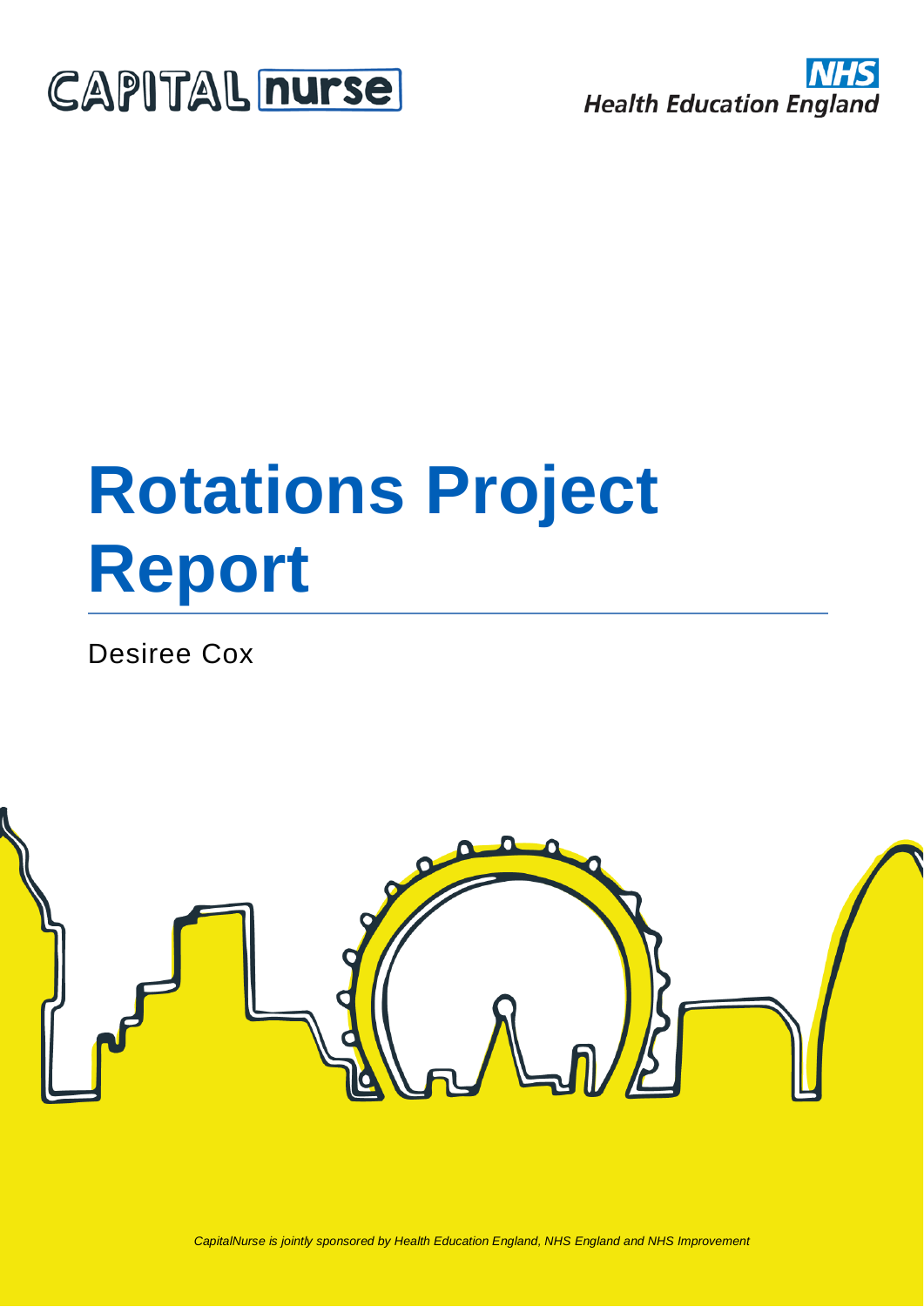### **Table of Contents**



Page 2 of 37 Desiree Cox v2, Aug 2020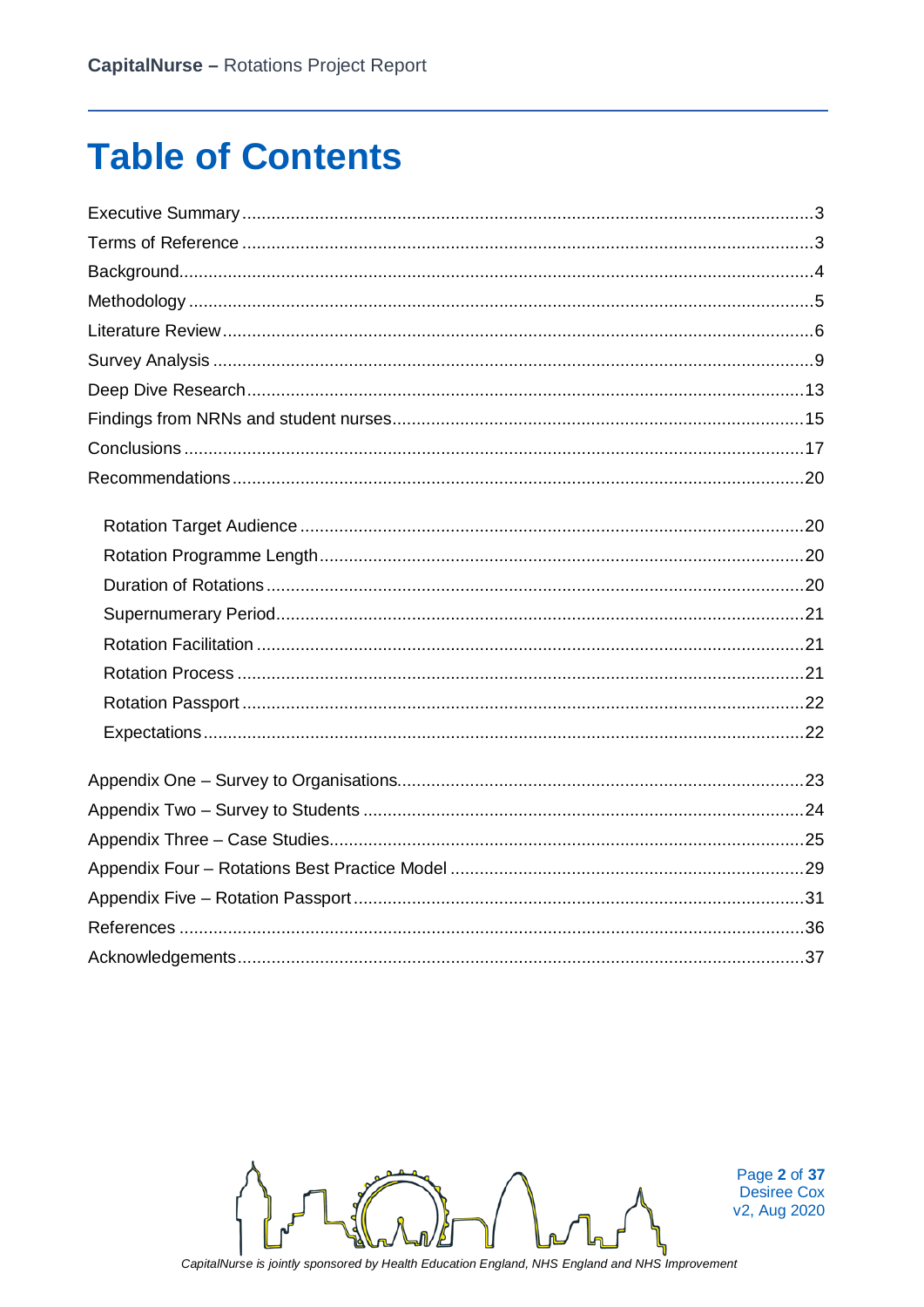### **Executive Summary**

This project has focused on the area of rotations for nurses in all types of organisation within London. Secondary research has included analysis of reports of previous rotation project and findings, a literature review and consideration of rotations in other areas of the NHS. Primary research has included both quantitative and qualitative research through a survey of organisations, a student survey and semi-structured interviews with organisations and nurses.

The conclusions identify the critical success factors for a successful rotation programme and the recommendations include best practice guidelines for organisations.

### **Terms of Reference**

The CapitalNurse Rotations project was established to explore the different models for rotations, their benefits and challenges, for both individuals and employers, to support organisations to offer rotations to their nurses and potentially across organisational boundaries.

The objectives of the project were to:

- provide clear definitions of the different types of rotations
- identify the benefits and challenges of different types of rotations for individuals and organisations
- provide vignettes of different rotations supporting nurses at different points in their career
- provide best practice guidelines for different models

The output includes a best practice guidance report to be shared with stakeholders to support organisations' decisions around implementation of rotational schemes.



Page **3** of **37** Desiree Cox v2, Aug 2020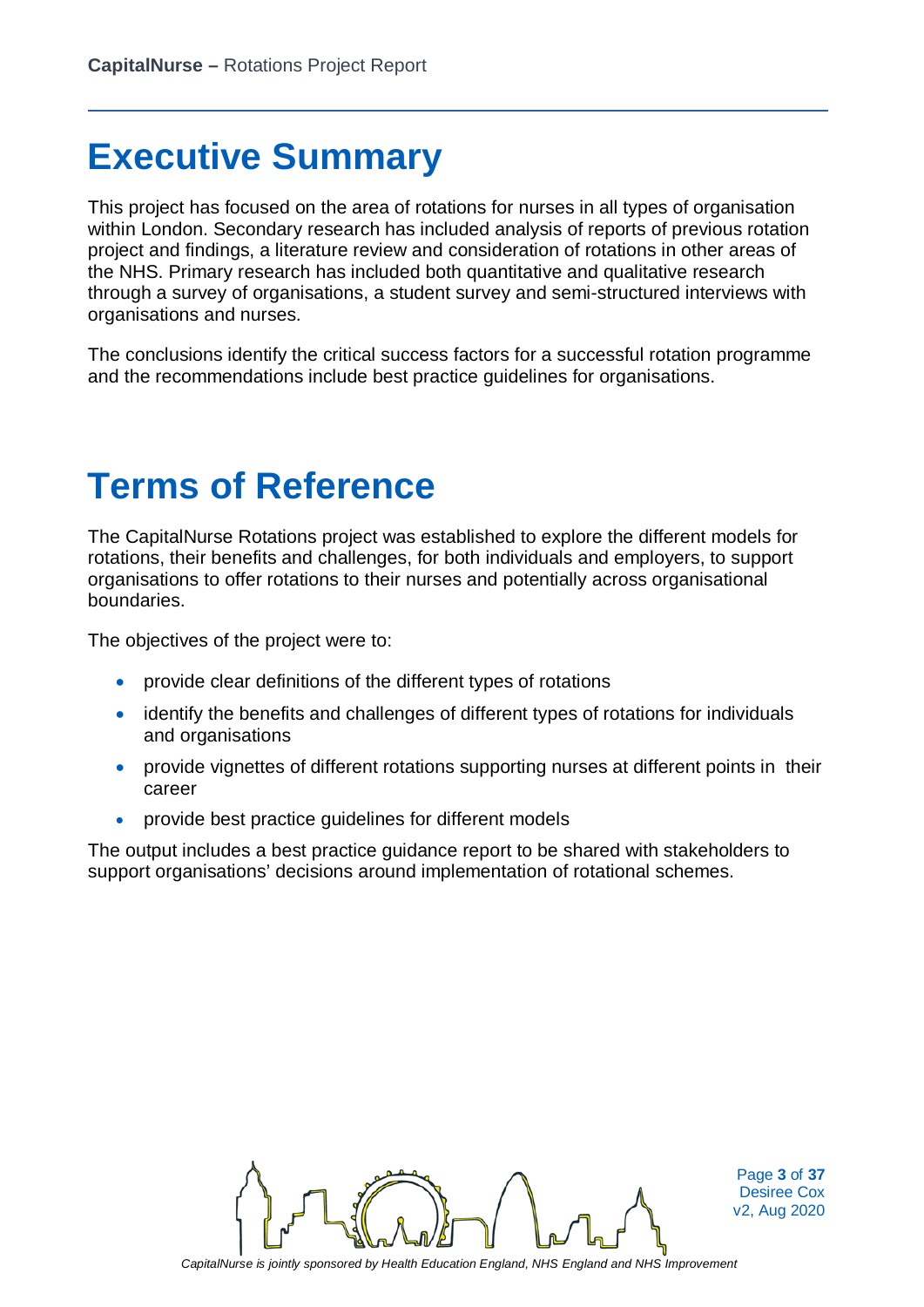### **Background**

Across London there is a range of rotational schemes offered by organisations, including different rotation models.There are various different types of rotations being offered, including:

- general rotations to gain a broad range of experiences
- specialist rotations to gain experience required for a specific role
- secondment
- tasters
- internal transfers.

Rotations may be of interest to nurses at various points in their career and for various reasons including:

- newly qualified nurses wishing to consolidate their experience to inform career decisions
- those wishing to move into a specialism
- those wanting bespoke experience to support their current job
- those looking to support management skills
- those finding that their current role doesn't meet their personal needs, such as due to physical demands of their role, or requirement for flexible working.

It should be noted that while the term 'rotation' is currently being used, it is not necessarily clear to people that this term encompasses the various types of rotation. It may be that through the research, a more suitable term is proposed.

Many organisations across London already offer rotational schemes which incorporate general rotations to gain a broad range of experiences, specialist rotations, secondments, internal transfers, insights and tasters.

CapitalNurse developed and delivered a CapitalNurse Foundation Programme (CNFP) two years ago which extended to 12 trusts in North West London and offered a series of rotations.



Page **4** of **37** Desiree Cox v2, Aug 2020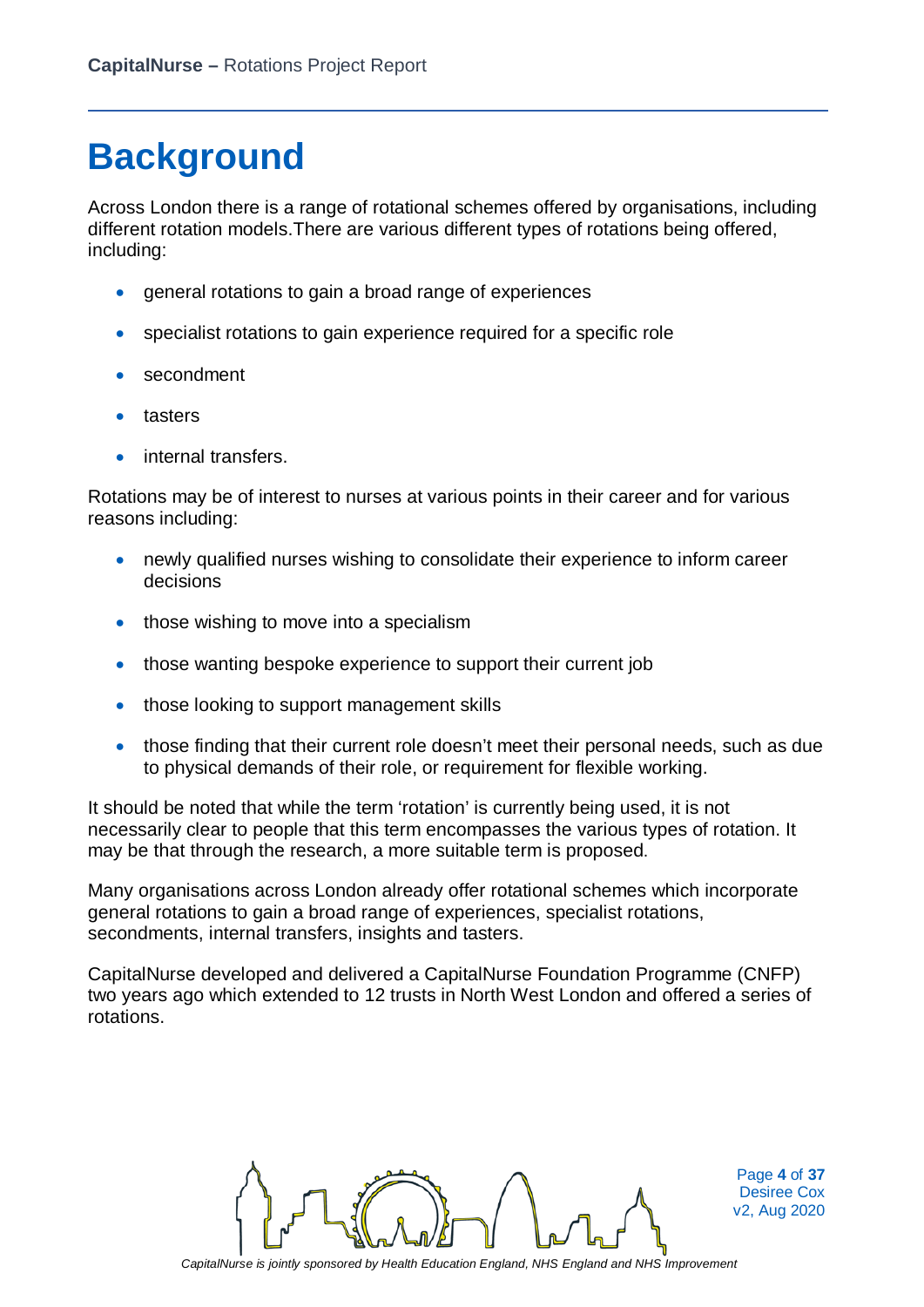# **Methodology**

Following a literature review and research, the approach included direct liaison with a selection of organisations across different STPs and including primary, acute, community and mental health organisations to assess current practice. This included identification of different types of rotation and insight including length, benefits (for organisation and rotating nurse), disadvantages (for both) and any learning, taking account of current and previous schemes including the CapitalNurse Foundation Programme in North West London.

A survey was sent out to 52 organisations across London including acute, community, mental health, primary care and private organisations. A copy of the survey is available in Appendix One.

A deep dive study was carried out with six organisations to further research different practices, benefits, challenges and perceptions. Semi-structured interviews were held with lead nurses, practice/clinical educators and heads of nursing education. The organisations that participated in this research included:

- Royal National Orthopaedic Hospital NHS Trust
- Royal Brompton & Harefield Hospital NHS Foundation Trust
- Bupa Cromwell Hospital
- Oxleas NHS Foundation Trust
- University College London Hospitals NHS Foundation Trust
- Evelina Children's Hospital (Guys & St Thomas' NHS Foundation Trust)

Following analysis of existing material that suggested there had previously been little input from students into rotations, a second survey was sent out to students to ascertain their views. This went to the CapitalNurse Student Ambassadors, final year students at Middlesex University and a range of students at University of Hertfordshire. A total of 34 responses were received. A copy of the survey is available in Appendix Two.

Interviews were carried out with nurses who have experienced rotations to consider their opinions and experiences. Case studies have been developed to look at three different experiences of rotation. These are available in Appendix Three.

Following the initial research and project report, the findings were presented to a stakeholder engagement event in London in January 2020. The best practice guidelines and model were considered and modified in line with stakeholder feedback.



Page **5** of **37** Desiree Cox v2, Aug 2020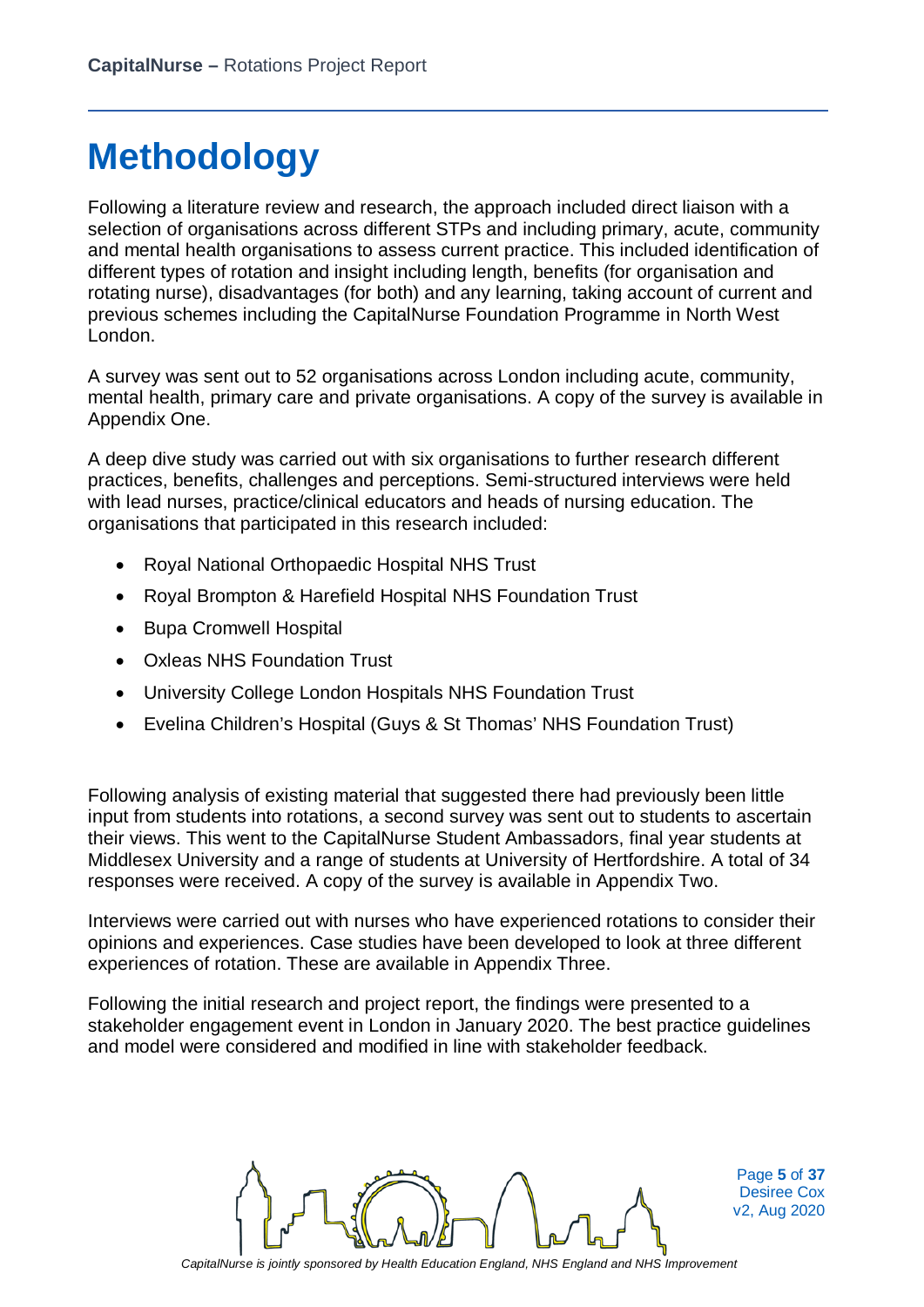### **Literature Review**

Forbes has predicted that [1](#page-5-0)6-24 year olds will have around five careers in their lifetime<sup>1</sup> Offering rotational posts can be an excellent way of attracting this age group by providing opportunities for them to grow professionally and personally, while the different experiences offer enhanced career development (Ostroff and Kozlowski,1992). [2](#page-5-1) A recent study by O'Hara et al<sup>[3](#page-5-2)</sup> identified that millennials account for 30% of the nursing population and are more susceptible to stress and burnout resulting in a higher turnover. The study found that while demographics accounted for only 2.6% of job satisfaction, effective leadership and support accounted for 63%.

The changing landscape of healthcare services provision requires innovative and different ways of attracting, retaining and developing staff. The workforce strategy<sup>4</sup> to take the NHS through to 2027 considers the different needs of millennials requiring linear careers and flexible opportunities. This suggests that organisations need to adapt to provide the appropriate development opportunities and support structure to develop and retain engaged staff. Job rotation offers opportunity for development both laterally and vertically within an organisation, however it needs to be flexible to the needs of the organisation, the service and the staff.

Rotations for graduate nurses provide a supported environment in which they can learn and consolidate a range of skills, both clinical and inter-personal. For experienced nurses, it is a way of adapting and diversifying within their role, allowing the exploration of different areas and different skills. For organisations, it provides a highly skilled, flexible workforce and research shows that staff who rotate have a better understanding of others' roles which helps provide a better patient experience (Allott, 2013)<sup>[5](#page-5-4)</sup>. Rotations offer the additional benefit of succession planning for organisations in the preparation of staff for different or more senior posts (Bellott,  $2012$ )<sup>[6](#page-5-5)</sup> and the development of future nurse leaders and specialists[.7](#page-5-6)

Benner's<sup>8</sup> nursing theory proposes that the journey from novice to expert requires a multitude of experiences for a nurse to develop the essential skills and understanding of the patient experience and care pathway. This can be conceptualised through building

 $\overline{a}$ 

<span id="page-5-5"></span><sup>6</sup> Bellot, A. (2005), Recruiting and Training Senior Nurses Using a Rotational Model. Nursing Times, Vol 101 (12)

<span id="page-5-7"></span><sup>&</sup>lt;sup>8</sup> Benner, P. (1982). From Novice to Expert. American Journal of Nursing, 82(3), 402-407



Page **6** of **37** Desiree Cox v2, Aug 2020

<span id="page-5-0"></span><sup>1</sup> file:///F:/Rotations%20Project/Rotational%20roles%20briefing%20T.pdf retrieved 16/8/2019 and no longer available

<span id="page-5-1"></span><sup>&</sup>lt;sup>2</sup> Ostroff, C. and Kozlowski, S 91992) Organisational socialisation as a learning process: The role of information acquisition, Personnel Psychology, Vol.45, (4)

<span id="page-5-2"></span><sup>3</sup> Assessment of Millennial Nurses' Job Satisfaction and Professional Practice Environment

O'Hara, Michele A. DNP, RN, NE-BC; Burke, Debra DNP, RN, MBA, NEA-BC; Ditomassi, Marianne DNP, RN, MBA, NEA-BC, FAAN; Palan Lopez, Ruth PhD, RN, GNP-BC, FGSA, FAAN

JONA: The Journal of Nursing Administration: [September 2019 -](https://journals.lww.com/jonajournal/toc/2019/09000) Volume 49 - Issue 9 - p 411-417 doi: 10.1097/NNA.0000000000000777

<sup>&</sup>lt;sup>4</sup> Public Health England (2017) Facing the Facts, Shaping the Future:

<span id="page-5-3"></span>[https://www.hee.nhs.uk/sites/default/files/documents/Facing%20the%20Facts%2C%20Shaping%20the%20Future%20%E2%80%93](https://www.hee.nhs.uk/sites/default/files/documents/Facing%20the%20Facts%2C%20Shaping%20the%20Future%20%E2%80%93%20a%20draft%20health%20and%20care%20workforce%20strategy%20for%20England%20to%202027.pdf) [%20a%20draft%20health%20and%20care%20workforce%20strategy%20for%20England%20to%202027.pdf](https://www.hee.nhs.uk/sites/default/files/documents/Facing%20the%20Facts%2C%20Shaping%20the%20Future%20%E2%80%93%20a%20draft%20health%20and%20care%20workforce%20strategy%20for%20England%20to%202027.pdf)

<span id="page-5-4"></span><sup>5</sup> Allott, M. (2013), Rotational Schemes Boost Skill Development and Job Retention. Nursing Times, Vol 109 (5)

<span id="page-5-6"></span><sup>7</sup> Varden, G. (2006) A Rotational Programme of Newly Qualified Surgical Nurses. Nursing Times. Vol 101 (23)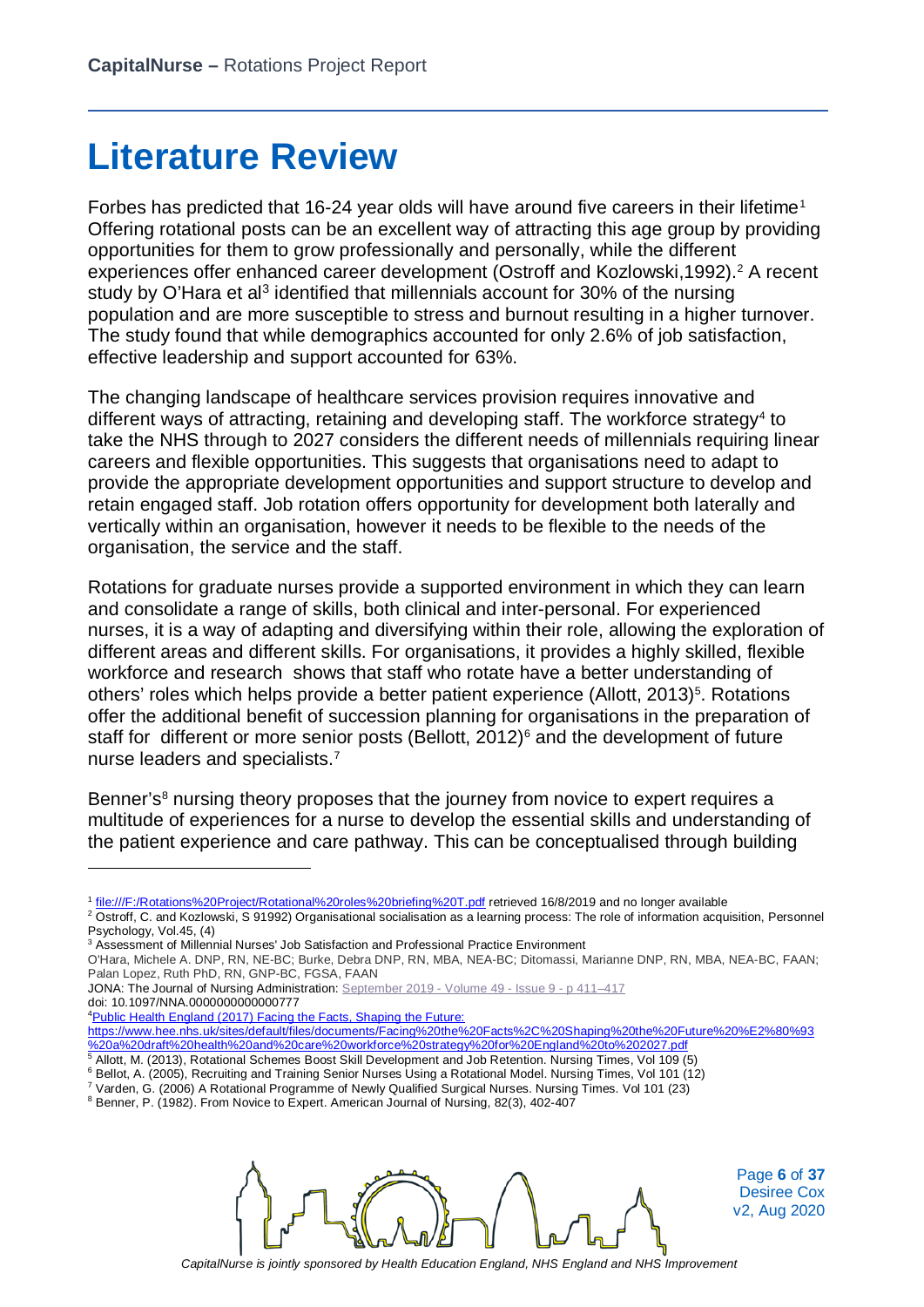skills and experience through subsequent rotations, however this also suggests that rotations should build on previous experience to be more effective.

Rotations have been seen as a way of eliminating employee tedium from the mundane tasks and promoting employee engagement and enthusiasm.<sup>[9](#page-6-0)</sup> Anil and Brian<sup>[10](#page-6-1)</sup> suggest that organisational commitment is also enhanced as individuals acknowledge the organisation's investment in their development and feel a loyalty to the organisation.

The new workforce strategy<sup>11</sup> proposes six principles, the second of which is enabling a flexible and adaptable workforce through our investment in educating and training new and current staff. This requires an understanding of the different methods of developing staff to facilitate a mobile and flexible workforce. The Sustainability and Transformation Partnerships (STPs) offer one way of facilitating this development through the provision of rotations in different areas, i.e. acute, community and primary care. The fifth principle focuses on ensuring the NHS and other employers in the system are inclusive, modern model employers. Rotations are one way of facilitating the implementation of new employment models with staff skilled in different areas at the same time as helping to protect employees against unnecessary stress and burn-out, supported by Anil and Brian (2004).

In Nottingham<sup>[12](#page-6-3)</sup> four trusts have collaborated to offer rotations across the four settings including acute, mental health and community. This has been well received by both employees and organisations. The programme started in 2015 and has grown in capacity. Their critical success factors include monthly communication and steering group meetings to assist collaboration, a lead nurse responsible for rotations in each setting and simplifying paperwork.

A study by NHS Wales in 2014[13](#page-6-4) looked at the principles for rotation within Wales to look at the rotational pathways within nursing and midwifery across care settings, drawing on lessons learned from previous experience of different organisations. Amongst the principles identified was the need for rotational programmes to be fully embedded in normal practice to maximise benefits to staff and organisations. Risks were identified as lack of awareness and understanding of the value of rotations: for students, rotations may be seen as an extension of pre-registration placements through a variety of settings while experienced staff may not recognise the opportunities for development.

Traditionally, newly qualified physiotherapists and occupational therapists have embarked on two-year rotation programmes of typically of six months in length and

<span id="page-6-3"></span><span id="page-6-2"></span>[1https://www.hee.nhs.uk/sites/default/files/documents/Facing%20the%20Facts%2C%20Shaping%20the%20Future%20%E2%80%93](https://www.hee.nhs.uk/sites/default/files/documents/Facing%20the%20Facts%2C%20Shaping%20the%20Future%20%E2%80%93%20a%20draft%20health%20and%20care%20workforce%20strategy%20for%20England%20to%202027.pdf) [%20a%20draft%20health%20and%20care%20workforce%20strategy%20for%20England%20to%202027.pdf](https://www.hee.nhs.uk/sites/default/files/documents/Facing%20the%20Facts%2C%20Shaping%20the%20Future%20%E2%80%93%20a%20draft%20health%20and%20care%20workforce%20strategy%20for%20England%20to%202027.pdf) – retrieved 27/8/2019 file:///F:/Rotations%20Project/Rotational%20roles%20briefing%20T.pdf – retrieved 27/8/2019 and no longer available [3http://www.nwssp.wales.nhs.uk/sitesplus/documents/1178/FINAL%20Principles%20for%20Rotation%20within%20Wales%20July%2](http://www.nwssp.wales.nhs.uk/sitesplus/documents/1178/FINAL%20Principles%20for%20Rotation%20within%20Wales%20July%202014.pdf)

 $\overline{a}$ 



Page **7** of **37** Desiree Cox v2, Aug 2020

<span id="page-6-0"></span><sup>&</sup>lt;sup>9</sup> Triggs, DD, King, PM: Job rotation. Professional Safety, 2000, 45: 32-34.

<span id="page-6-1"></span><sup>10</sup> Anil A, Brian M: Using job rotation to extract employee information. The Journal of Law, Economics, and Organization. 2004, 20: 400-415. 10.1093/jleo/ewh039.

<span id="page-6-4"></span>[<sup>02014.</sup>pdf](http://www.nwssp.wales.nhs.uk/sitesplus/documents/1178/FINAL%20Principles%20for%20Rotation%20within%20Wales%20July%202014.pdf) – retrieved 16/8/2019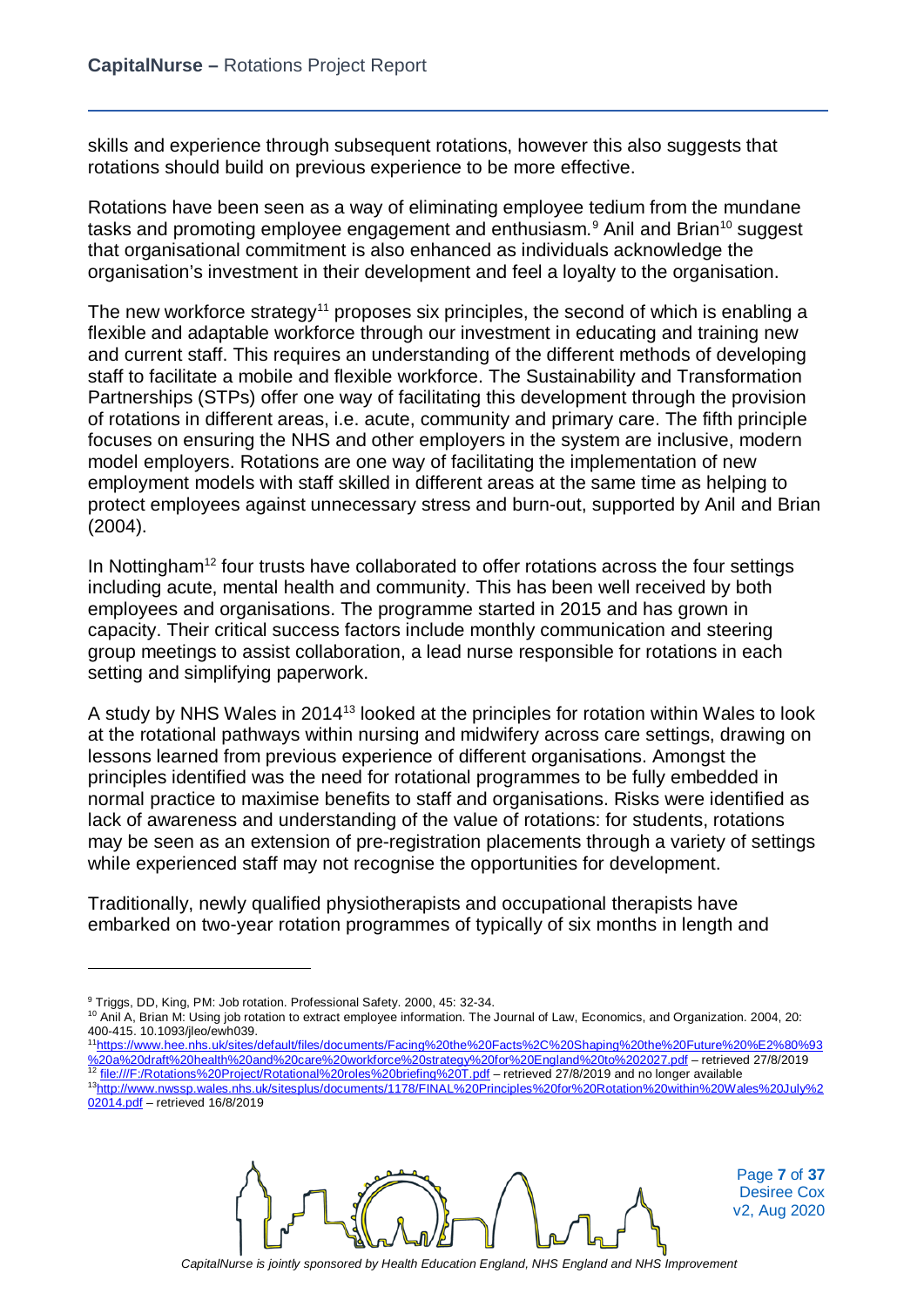sometimes shorter. This had been recommended by the Chartered Society of Physiotherapy, who are now looking at alternative options with the shift towards community care. However, 78% of physiotherapy graduates want to start their career with rotation opportunities to experience different settings, develop a broad base of skills, knowledge and experience. [14](#page-7-0)

The CapitalNurse Foundation Programme (CNFP) ran in North West London beginning in September 2016 with three cohorts and a total of 166 newly registered nurses (NRNs) in ten organisations, including a mix of community, acute and mental health. The programme consisted of three linked rotations over an 18-month period and was supported by preceptorship, enhanced supervision, work-based learning and action learning. Lessons learned included the need to involve a variety of staff in the rotation programme (for example, educators, workforce planners and nurse managers), the perspective of the NRN embarking on a programme and the issues of recruiting to the programme: less than half available places were taken up. The programme demonstrated the need for full stakeholder engagement, a comprehensive approach to partnership working and a realistic timeframe for implementing a rotation programme, which was later identified as three years, based on a trust's previous experience. The benefits showed an increased retention rate over the period of the programme.

 $\overline{a}$ 



Page **8** of **37** Desiree Cox v2, Aug 2020

<span id="page-7-0"></span><sup>14</sup> <https://www.csp.org.uk/content/why-opt-rotational-post> accessed 27.8.2019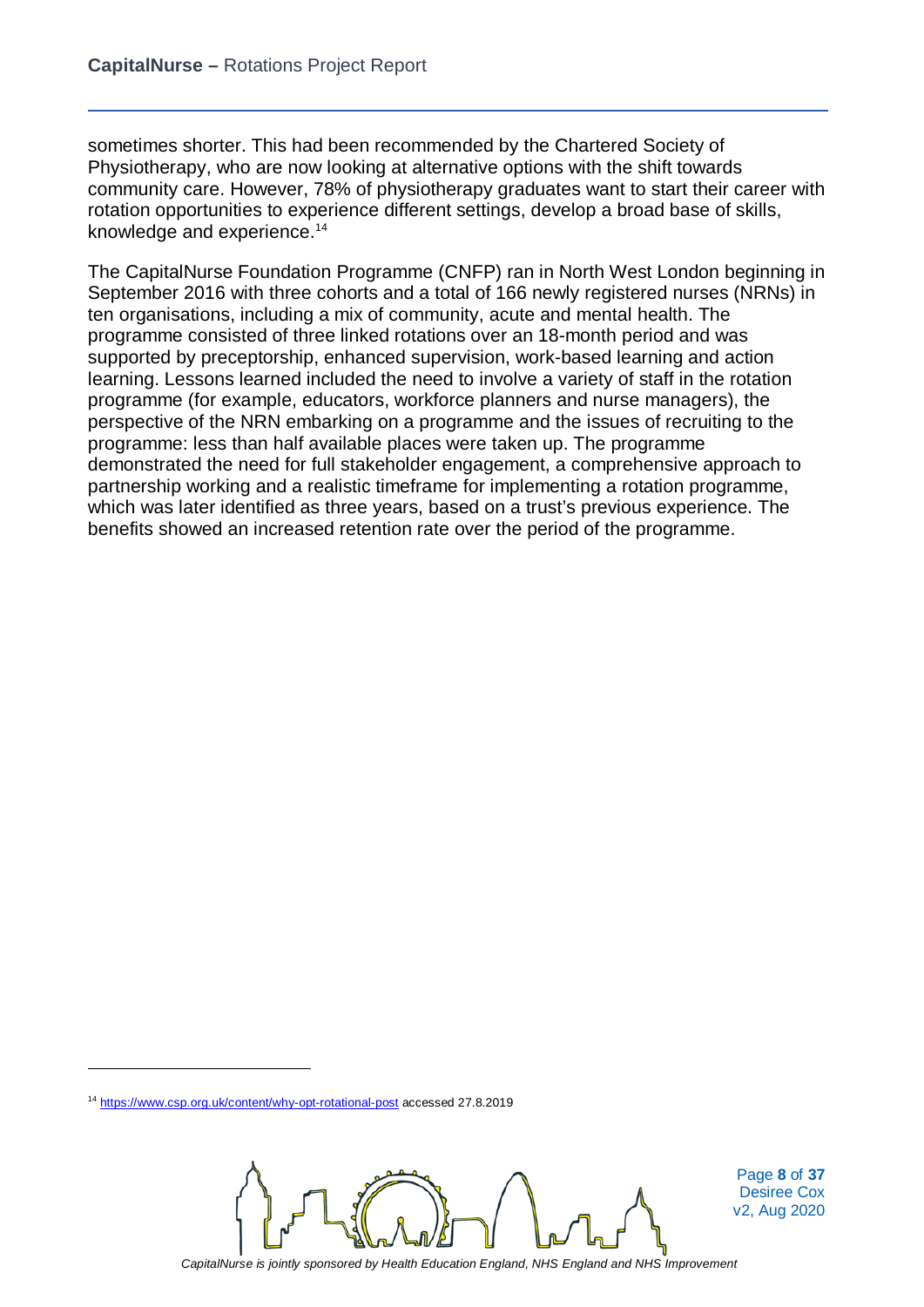# **Survey Analysis**

The survey was sent out to 52 organisations and a total of 24 replies were received. This represented a cross-section of organisations including acute, specialist, community, mental health, private and primary care.

The initial question considered different understandings of the term 'rotation'. It was universally considered that a rotation was a planned programme to allow nurses to move between different clinical areas to improve knowledge, skills, experience and confidence. While all responses recognised it as a development opportunity for the nurse, there were differences in the number and length of rotations.

Organisations offered a range of development opportunities, including rotations, tasters, insights and secondments. Rotations differed in length according to organisation, area and setting. The chart below shows the different lengths and types of rotation, with some organisations offering a range of opportunities. Rotations varied from 3 to 8 months.



Organisations were asked how many rotations they offered to staff. While 23% of organisations do not offer rotations, the majority offer three rotations. The most popular rotation pattern is three rotations, each of 6 months duration.



Page **9** of **37** Desiree Cox v2, Aug 2020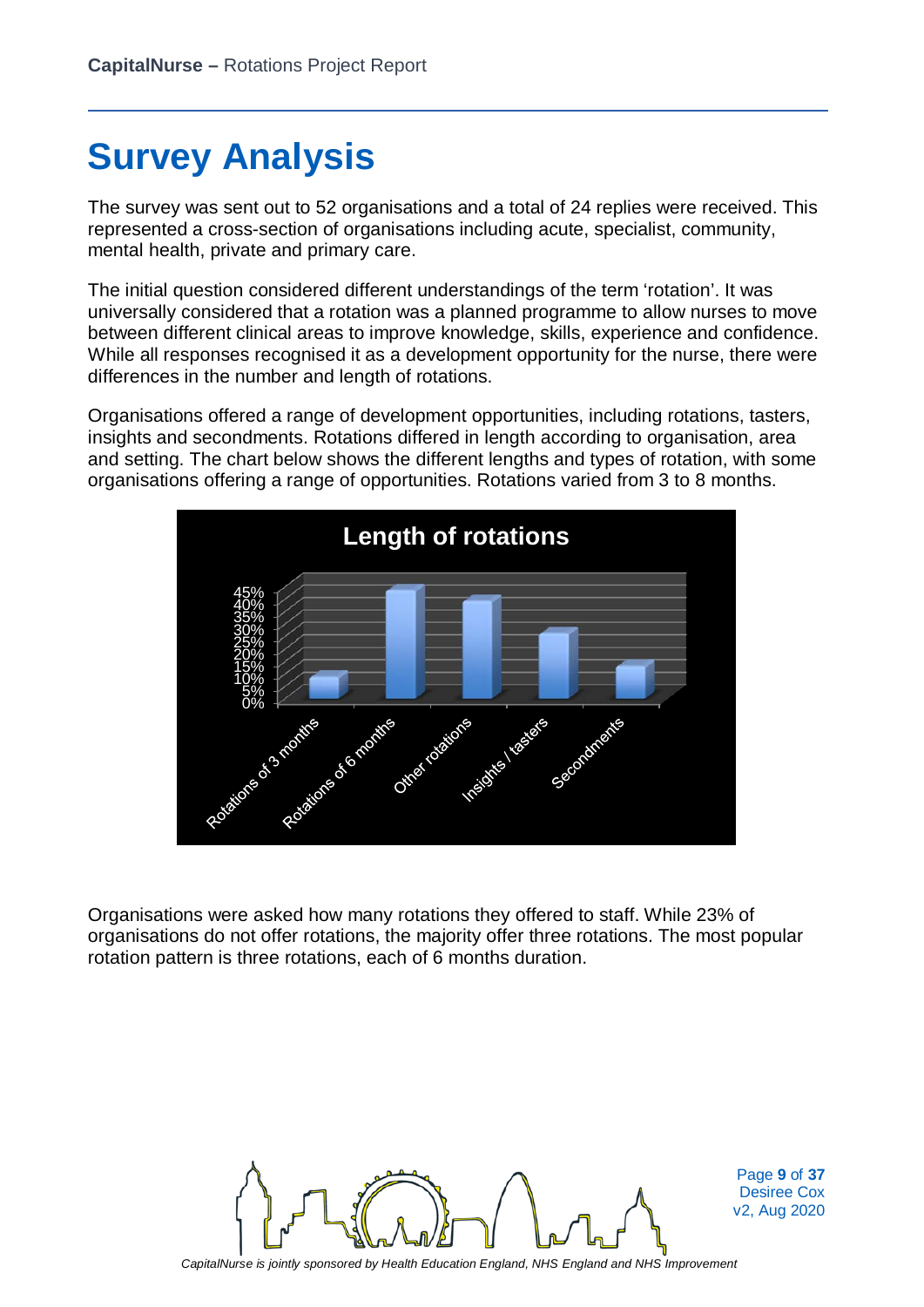

Seventy per cent of organisations offer rotations to newly qualified nurses, while 50% will extend the opportunity to other band 5 nurses. Only 10% of organisations offer rotation opportunities to band 6 nurses and none of the organisations surveyed is currently offering rotations to band 7 nurses.

Supernumerary status varied significantly. While all newly qualified nurses were supernumerary in the first week or two weeks of their initial rotation, there were no trends or consistency in supernumerary for second and third rotations. Some organisations recommend one week or three shifts while others it depends on the clinical area in terms of acuity and staff ratios.

Only 58% of organisations monitored completion of rotations while 26% are planning to start monitoring. Rotations were monitored in a variety of ways including nurse evaluations, pre- and post-rotation questionnaires, completion, non-completion and retention on a database or spreadsheet. Some organisations monitor this on a local basis, but not centrally.

All NRNs on rotation were provided with support and the majority had access to a preceptor and a practice educator or facilitator. Other support mechanisms included rotation facilitator, professional personal mentors, CEPN leads or educational supervisor. For most the support was mainly through the first rotation.



Page **10** of **37** Desiree Cox v2, Aug 2020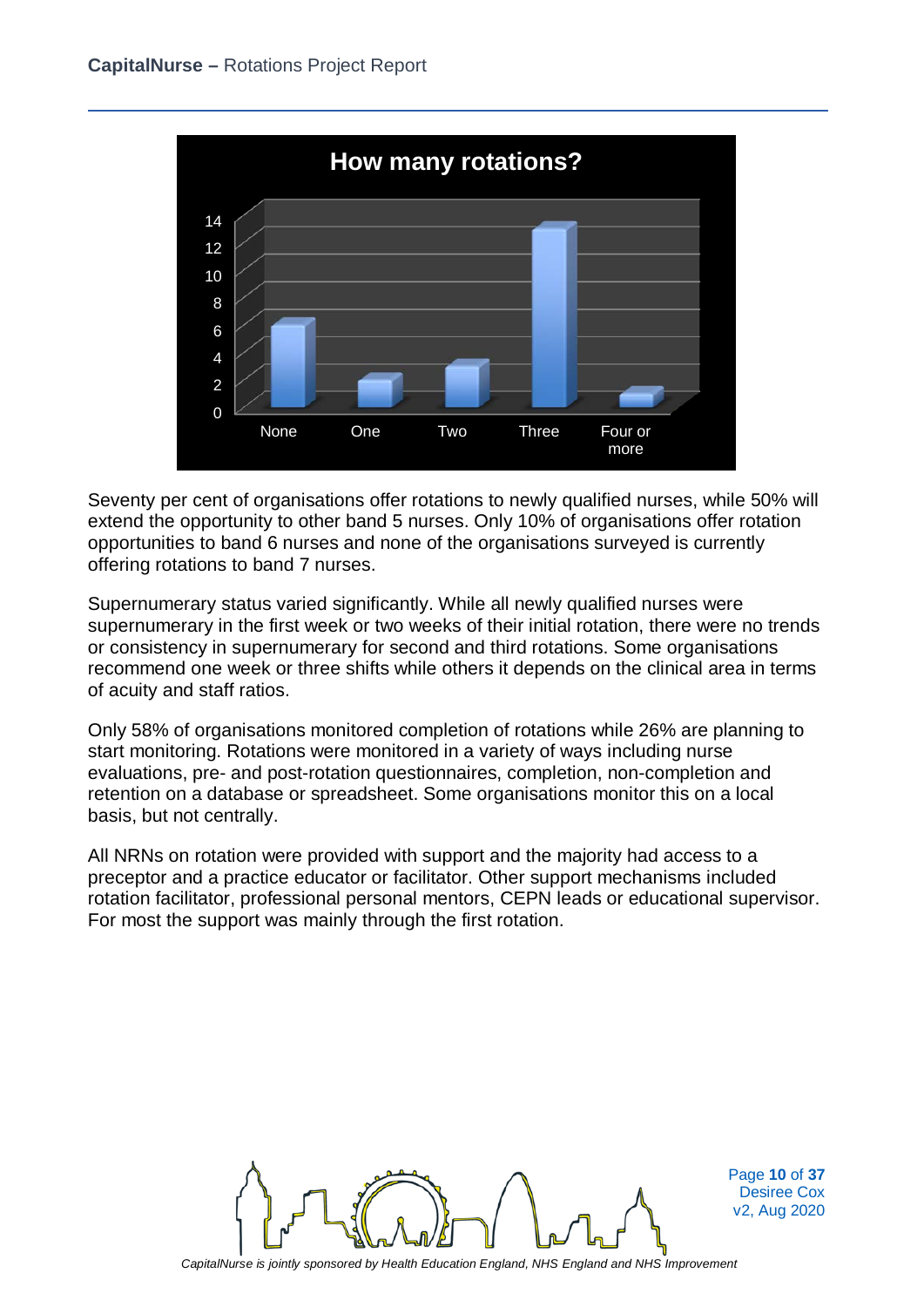

Participants were asked to consider the benefits of rotations for the nurse and for the organisation. Generally, there was agreement around the benefits for both the nurse and the organisation. The benefits were varied and included:

| For the nurse                                                                                                                                    | For the organisation                                                                                                                                                                     |
|--------------------------------------------------------------------------------------------------------------------------------------------------|------------------------------------------------------------------------------------------------------------------------------------------------------------------------------------------|
| Nurses develop a good understanding of<br>different areas and gain a holistic picture<br>of a patient's journey and how an<br>organisation works | Increase in recruitment and retention<br>coupled with high quality experienced<br>nurses to progress to senior posts and<br>specialist areas - succession planning                       |
| Increased confidence leading to faster<br>career progression, transformational<br>leadership and confidence to suggest new<br>things to managers | Statistics show that 20% nurses leave<br>their first post within 12 months, however<br>when nurses complete the rotation<br>programme, they remain in post for a<br>minimum of 18 months |
| Exposure to a broad range of clinical and<br>leadership styles together with different<br>ways of working                                        | Opportunity to place staff in hard-to-recruit<br>areas within the organisation                                                                                                           |
| Rounded nurses with a strong skill set,<br>increased confidence and competence                                                                   | Rotation schemes are attractive to future<br>and new employees                                                                                                                           |



Page **11** of **37** Desiree Cox v2, Aug 2020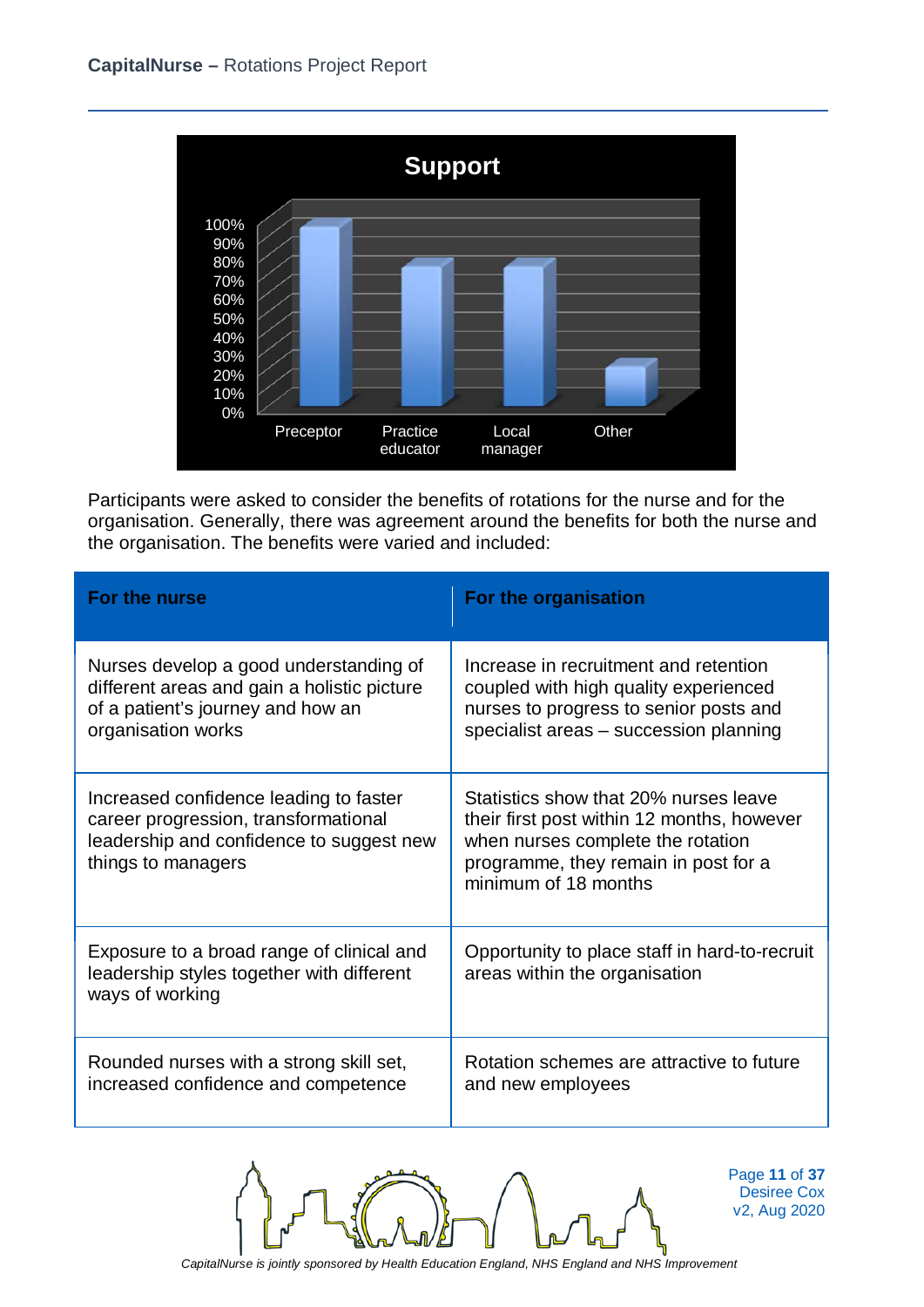| able to work in different environments                                                                                                                                                                                                                                |                                                                                                                                                           |
|-----------------------------------------------------------------------------------------------------------------------------------------------------------------------------------------------------------------------------------------------------------------------|-----------------------------------------------------------------------------------------------------------------------------------------------------------|
| Solid experience prior to making decision<br>re preferred nursing discipline. Know the<br>area/staff. Confident. Deeper<br>understanding of the role of other health<br>and care professionals                                                                        | Nurses develop a wide skill and<br>knowledge base which, in turn, leads to<br>flexible, skilled and experienced workforce<br>to provide high quality care |
| Opportunity to experience a few different<br>areas quickly and build a wide variety of<br>knowledge and skills, develop flexibility<br>and resilience, understand nurses across<br>different settings, build professional<br>network, increased career opportunities. | Flexible and resilient nurses, sharing skills<br>sharing across different teams which<br>encourages better networking and<br>cohesiveness between teams   |

The challenges of rotations were consistent throughout organisations with the main problems being the logistics of organising and maintaining the rotation programme and secondly, staff leaving rotation programmes. Other challenges included:

- managing numbers when someone steps out of the rotation or leaves it either by leaving the organisation or by staying in the host
- ensuring all staff, including ward manager and educators, support the rotation programme, participate fully and take time to organise and motivate staff
- ensuring the purpose of rotations meets the dual needs of nurses and the service
- confirming the ongoing quality of placements and the host department to give rotating nurses a good experience
- organising monthly peer support or education sessions for rotating nurses
- managing the peaks and troughs of demand in some areas (Often specialist areas required staff for a prolonged placement and this can make it difficult to map the full rotation programme for a newly registered nurse.)
- maintaining a vacancy in an area when it cannot always be guaranteed there will be a nurse to allocate to the post
- the logistics of managing rotations with the challenges of rostering, holidays, sickness and education – this requires resources
- funding
- having a large number of new nurses in one area, which can be challenging for static staff.



Page **12** of **37** Desiree Cox v2, Aug 2020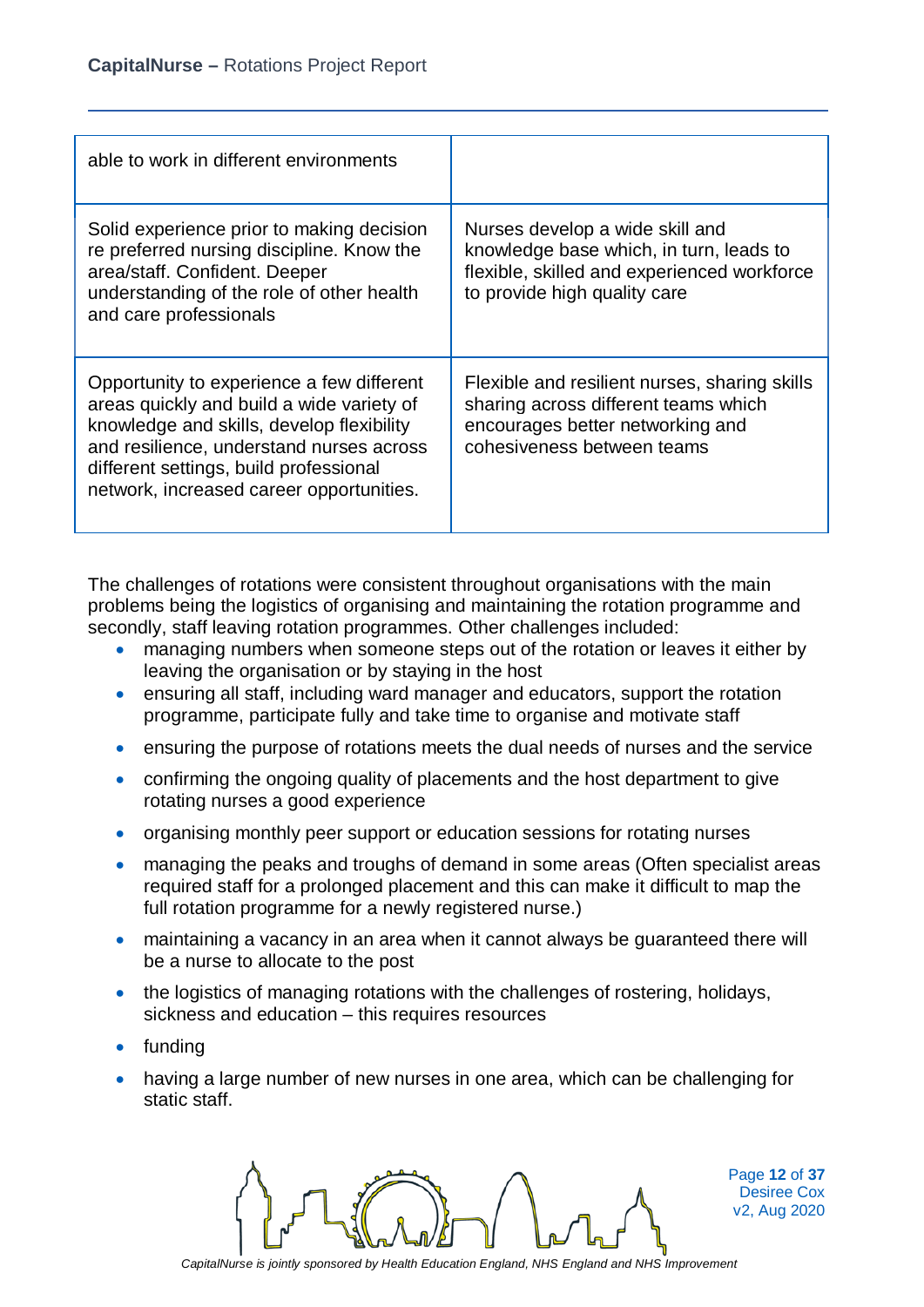### **Deep Dive Research**

Following the survey analysis, a deep dive study was carried out with five organisations to further research different practices, benefits, challenges and perceptions that had been identified through the survey. Semi-structured interviews were held with lead nurses, practice / clinical educators and heads of nursing education. The organisations that participated in this research included:

- Royal National Orthopaedic Hospital NHS Trust (RNOH)
- Royal Brompton & Harefield Hospital NHS Foundation Trust (RBH)
- Bupa Cromwell Hospital
- University College London Hospitals NHS Foundation Trust (UCLH)
- Evelina Children's Hospital (Guys & St Thomas' NHS Foundation Trust)

The findings from the deep dive showed that all these organisations offer rotations to newly registered nurses on band 5. However, the rotation schemes differed according to setting and were often open to other staff. The challenges for organisations were similar and these included:

- maintaining vacancies in different areas for rotating staff
- rotating staff on a conventional cyclical programme not wanting to move on at the end of the rotation, disrupting the programme and impacting on other rotating nurses. This is avoided through a linear programme (RNOH)
- engagement is essential from all areas to ensure a smooth transition between rotations.

Following research and a trial programme, the RNOH offers a bespoke rotation scheme which is organic and flexible for each nurse. The 18-month programme incorporates three ward areas, one month in ICU, one month in recovery and one month in research/audit. NRNs will begin with a ward area before moving on, as this helps to develop and consolidate skills. Staff are encouraged to stay in programme and make informed choices at end of each programme. For the organisations, this provides multiskilled staff who pick up skills as they continue. The RNOH have a rotations facilitator who organises rotations, meeting and study days, liaises with areas (staff and management) and provides support to the rotating nurses and to the management.

The Cromwell Hospital has recently initiated a rotations programme for NRNs. The policy was written with the ward managers at the beginning of 2019 and they currently offer 3 month rotations. There is some feeling that this period is too short as NRNs are new to an organisation and do not always like change, with six months being a better length for larger hospitals. However, when staff have moved from a larger NHS trust to a smaller hospital, they have found it can be beneficial as there are fewer changes, with a lot of the processes being similar. Some staff consider that 18 months of rotation period is too long



Page **13** of **37** Desiree Cox v2, Aug 2020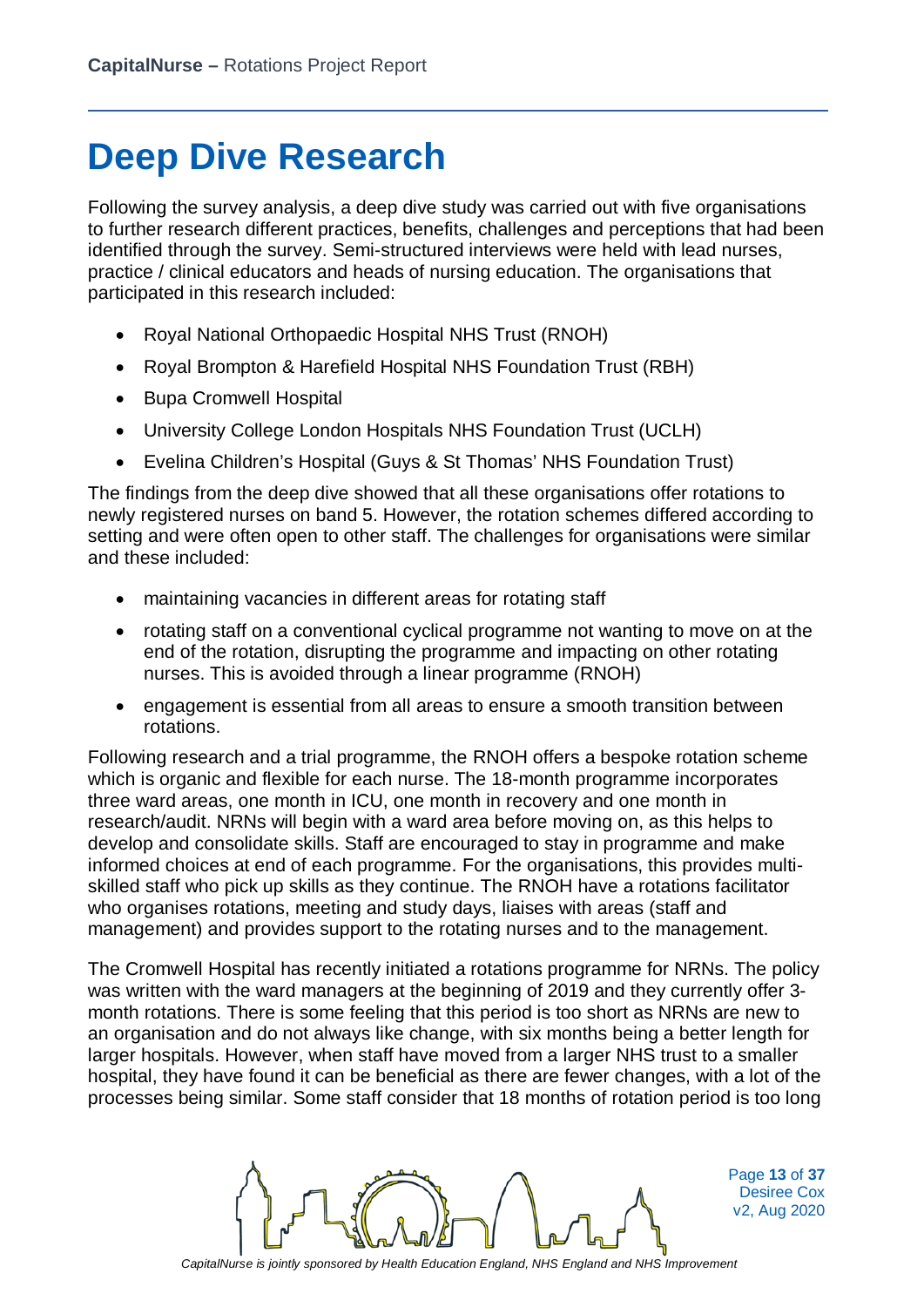as being tied into rotations can be challenging for the NRN particularly when they do not like an area.

The Evelina has been running rotations for newly qualified nurses for some staff and has recently changed their programme. Since September 2019, NRNs have had a first placement of ten months. This change is following the research, which indicates that transitional shock is a problem. Some NRNs are just finding their feet as they move on and the first rotation is harder as they have so many new skills to learn. They believe that two rotations are sufficient for those going onto a ward as this allows time to consolidate practice and see differences in wards. However,three rotations are better if they want to go into a specialist area. The rotation programme is open to all band 5 nurses (other than NRNs), but there has been very little interest. They have also tried to introduce a band 6 programme, but it is difficult to recruit into band 6, particularly in specialist areas, so secondments are offered when possible. The rotation programme is co-ordinated centrally for Evelina and rotating nurses are managed locally. Each NRN is offered a personal professional mentor (PPM) – these are band 6 or 7 nurses in the education team and they have a pastoral role. The role provides a first port of call to provide support for the rotating nurse throughout their rotation programme and is optional for the NRN. This support is in addition to preceptorship.

Oxleas ran a two-year rotation programme which consisted of four six-month placements in their forensics division. The scheme was planned as part of recruitment strategy to develop clinical experts in forensics and to bring staff into the hard-to-recruit areas (prison nursing). They ran two successful cohorts and will look at restarting in 2021. The programme was successful in terms of meeting organisational objectives. Eight nurses started and six completed the first two years, four of whom went to prison services and one of whom stayed in the wider trust. They found that the biggest challenge was the geographical spread, with prisons located in more remote areas of Kent and nurses not wanting to go there, despite clear expectations at the outset. For some, the challenge for MH nurses in primary care in prison was too much of a challenge even with additional support. The nurses were all band 5, although some had prior experience in primary care and had some training prior to placement.



Page **14** of **37** Desiree Cox v2, Aug 2020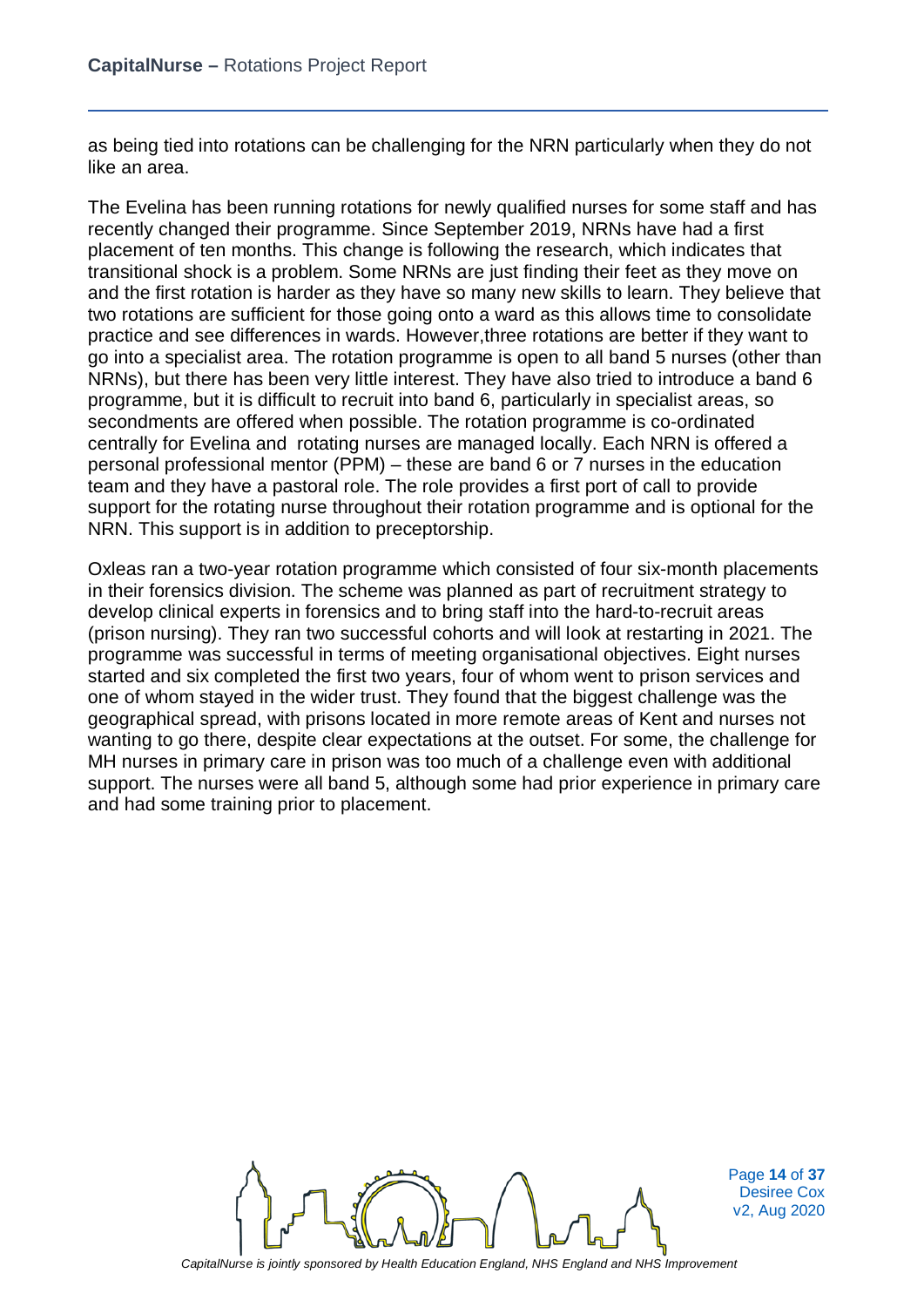### **Findings from NRNs and Student Nurses**

A survey was sent out to student nurses at Middlesex University, University of Hertfordshire and the CapitalNurse student ambassadors. It was aimed at final year students and designed to capture their views and opinions of rotations as they approach the time when they will be considering jobs. A copy of the survey is provided in Appendix Two. A total of 35 responses was received.

Fifty-nine percent of students would want to do rotations in their first two years postqualifying, while 18% would not want to and 23% were unsure.



Twenty-nine per cent of students would want a rotation of six months, while 32% would want rotations of three months and 29% would want short insights or taster sessions of two to four weeks. The remaining students would want either longer than six months (6%), rotations of their own preference or were unsure . These numbers are likely to be influenced by the length of student placements, which are typically shorter.

Seventy-two per cent of students would expect rotations to be part of their recruitment package when looking for their first role. Nineteen per cent did not expect rotations to be included and 19% were unsure.

Sixty-two per cent of students would want to rotate through different settings. However, comments indicated that they meant rotating through different areas within a setting for example within one organisation , with only six commenting that they would like to rotate through community and acute (17%). One student indicated that they would like a rotation including acute and private care. Twenty-eight per cent would not want to rotate through different settings and 12% were unsure.



Page **15** of **37** Desiree Cox v2, Aug 2020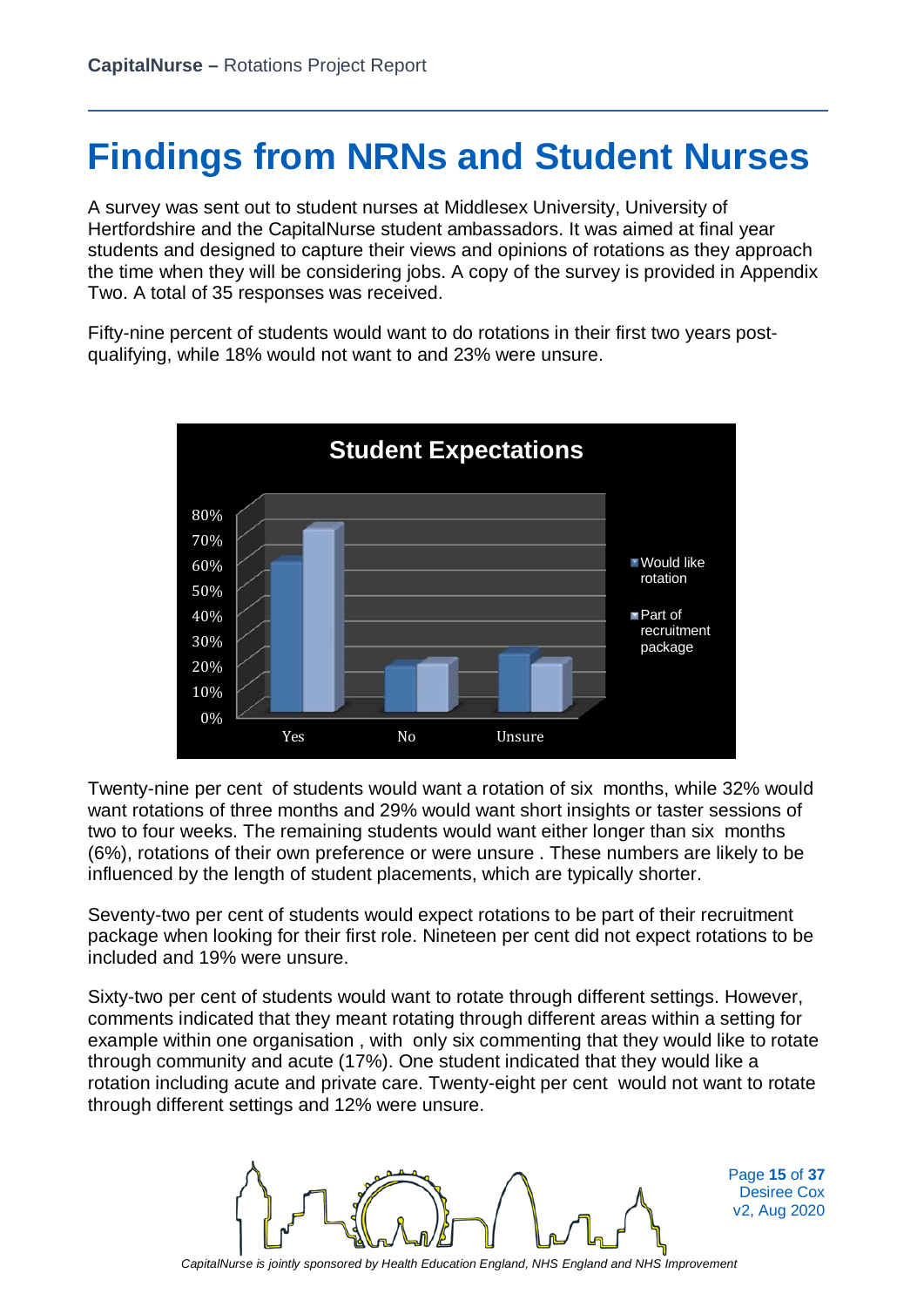Views were completely split over rotations through non-clinical areas, with 35% not wanting this opportunity, 29% unsure and the others suggesting short rotations through areas including research, clinical trials and practice education.

Seventy-nine per cent of students would expect to be supernumerary at the beginning of a rotation. Expectations of length of time for supernumerary varied considerably with the majority suggesting two weeks and some longer (up to six months).

All students would expect support through the rotation programme with 91% expecting this to come from a preceptor or mentor, 64% looking for support from a practice educator or practice facilitator and 61% from the manager in their rotation area. One suggested a similar level of support to that of a final year student.

In response to the question looking at why students may not complete a rotation, the answers were predictably honest in claiming lack of interest in an area, excessive travel ,unsociable working hours (beyond contract), already having a firm idea of where they want to work, inability to adapt to change, lack of support or poor health. Several comments suggested change-fatigue after large variety of student placements and a desire to settle permanently, which would correlate with the students who do not want to do rotations (Q1).

Students showed a strong awareness of the challenges and benefits for the organisation and for the nurse, indicating that the majority had clearly thought about rotations.

They identified benefits for the nurse of experiencing different areas providing a clear view of different job roles, different areas and specialties to inform decisions on where to work eventually. There was an interesting comment about rotations encouraging enthusiasm, while the monotony of doing the same job can kill interest. However, students identified the challenges of not wanting to work in specific areas, finding an area unenjoyable, having to move on, having insufficient time to learn and consolidate in one area, or a lack of support.

For the organisation they recognised that rotations provide a multi-skilled nursing workforce providing flexibility and improved patient care. However, they were aware of the challenges of organising rotations in terms of time, funding, constant re-training of new staff and problems in providing support.



Page **16** of **37** Desiree Cox v2, Aug 2020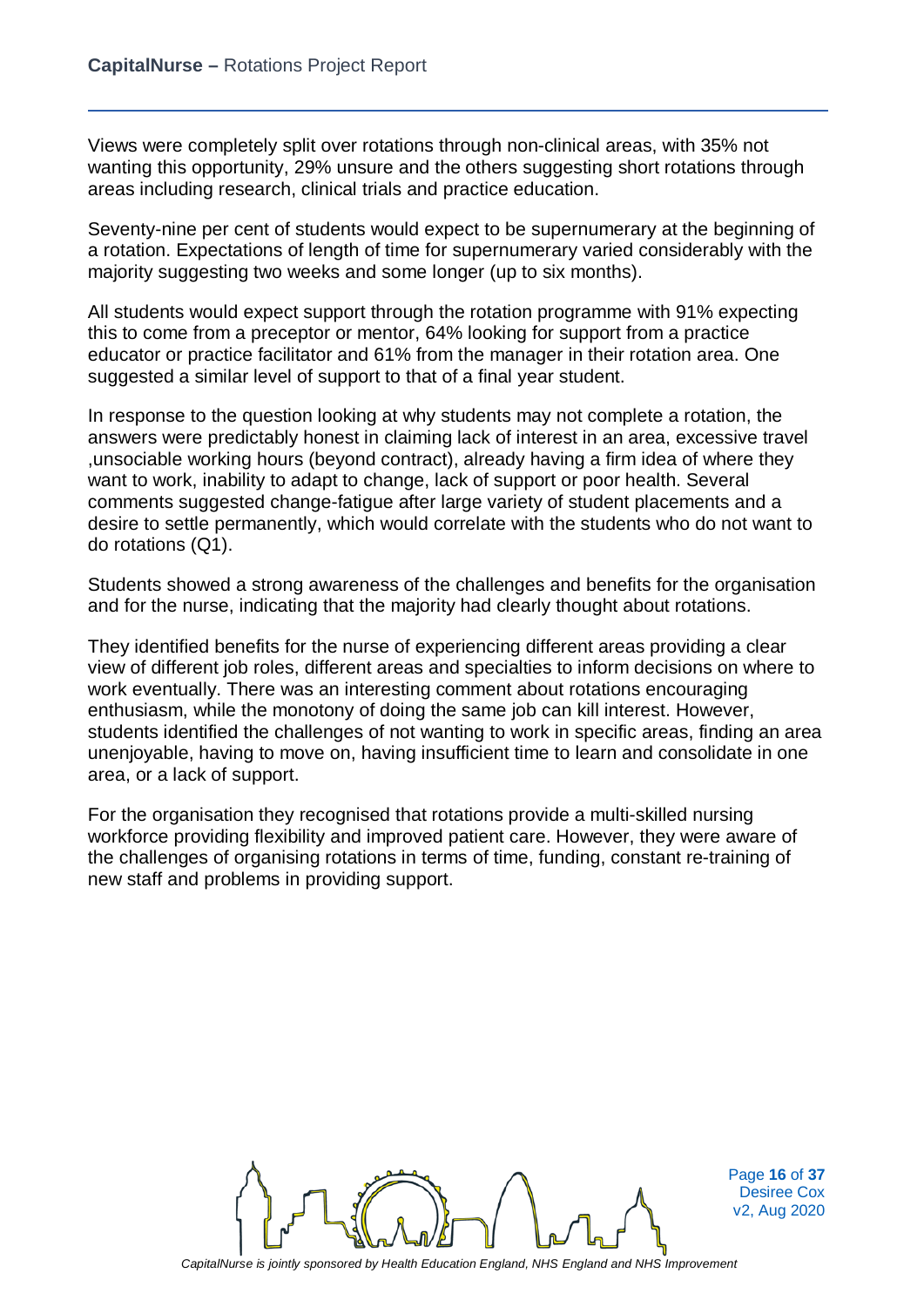# **Conclusions**

The primary research conducted through surveys and semi-structured interviews showed that where a rotation programme is in place and has embedded, there are significant benefits for the organisation and its staff. However, it is also acknowledged that rotation programmes are not suitable for all organisations, nor for all individuals.

The rotation programme needs to be tailored to suit the needs of the organisation and its staff, which can be challenging in terms of time and resource. Research suggests that a programme takes a minimum of two to three years to embed before showing significant results.

There needs to be clarity and consistency in the terms used and what each means. While the survey suggests that people generally understand the term rotation, there is also confusion. The following definitions have been identified through the research:

| Term              | <b>Definition</b>                                                                                                                                                                                                                                                                    |
|-------------------|--------------------------------------------------------------------------------------------------------------------------------------------------------------------------------------------------------------------------------------------------------------------------------------|
| Insight/Taster    | A short period typically between 4-6<br>weeks of experiencing another setting.<br>This is a one-off experience and may be<br>used for nurses of any level. It can be<br>particularly beneficial for nurses wanting<br>to increase awareness of a specialist area<br>prior to moving. |
| <b>Rotation</b>   | Each rotation is a period of time, typically<br>6 months, and represents one part of a<br>learning pathway towards becoming a<br>multi-skilled professional. A rotation<br>programme is a series of two, three or<br>four spells spent in different areas.                           |
| <b>Secondment</b> | A secondment is a one-off, fixed time<br>period spent in another role or<br>department. Typically longer in length and<br>used by organisations to cover vacancies.<br>There are however benefits of<br>secondments to specialist areas for<br>nurses of all levels.                 |



Page **17** of **37** Desiree Cox v2, Aug 2020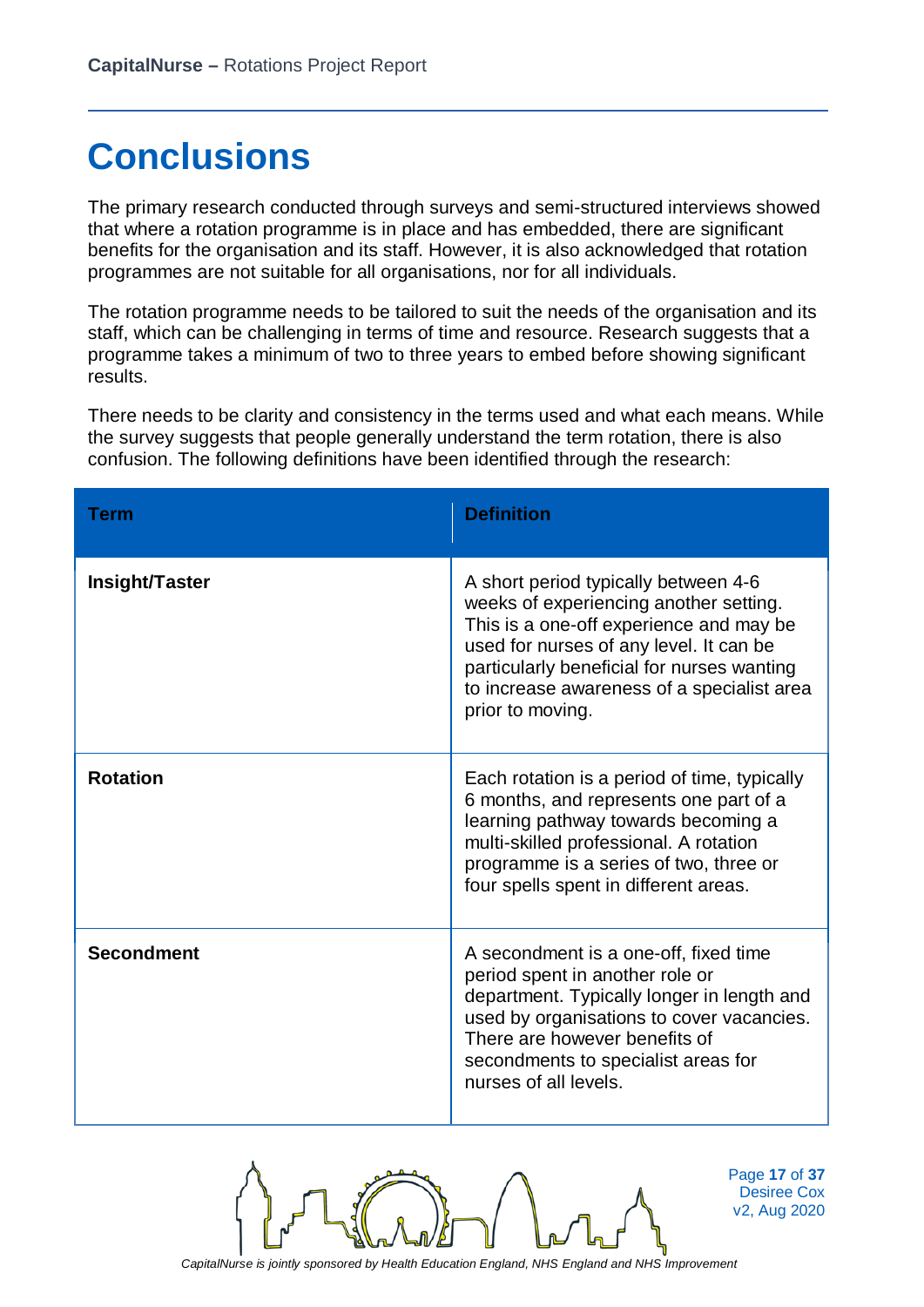Rotations should be appropriate in terms of learning to show a logical pathway that provides a valuable learning experience for the NRN and fulfils the needs of an organisation. This requires identifying appropriate rotation 'sets' to enhance the learning opportunities, with the benefit of providing improved patient care. For example, a rotation that includes Accident and Emergency, an Acute Medical Unit or Acute Assessment Unit and a ward demonstrates the different facets of the patient journey and develops the NRN's knowledge, skill and awareness. In a similar way, linked rotations in a specialist area are more meaningful than a series of rotations through completely disparate departments, so that the rotating nurse can see the benefit of rotations. There is some interest in rotations through acute, community and primary; however, it is limited (17% of students). There are challenges in organising programmes of this nature and it may not be worthwhile if the interest from nurses is not there. However, insights or secondments may be a more appropriate way of offering experience in different settings.

The rotation schemes currently in existence are all aimed at band 5 nurses and typically NRNs, although some are available to experienced nurses in band 5. While some organisations have tried to introduce rotations for band 6 and above, there has been no appetite for these, although there may be some interest in insights or taster sessions for these groups of staff. Secondments are seen to be of more interest to nurses in band 6, 7 and above.

While rotations are typically through clinical areas, there is some value in providing additional insights or tasters as part of the rotation programme to include practice education, clinical trials and research. This appears to be attractive to students and NRNs for a short period of time.

Rotations are one way of adding value to a recruitment programme for an organisation and can provide a way to recruit to hard-to-staff areas., However, it should be recognized that not all NRNs want to do rotations; some would prefer to settle into their new role without a rotation programme.

Providing a rotation programme is resource-intensive and, to be successful, it needs to be appropriately implemented and supported by all levels of an organisation, with consideration given to the benefits for both the NRN and the organisation itself. This requires a structured approach, clear expectations and buy-in from all staff.

### **Critical Success Factors**

The research shows that there are several critical success factors for rotation programmes, including:

- central organisation of rotation programme, with appropriate policy, guidelines and transition template for staff
- support for NRN from a mentor, central resource or buddy
- support for other staff



Page **18** of **37** Desiree Cox v2, Aug 2020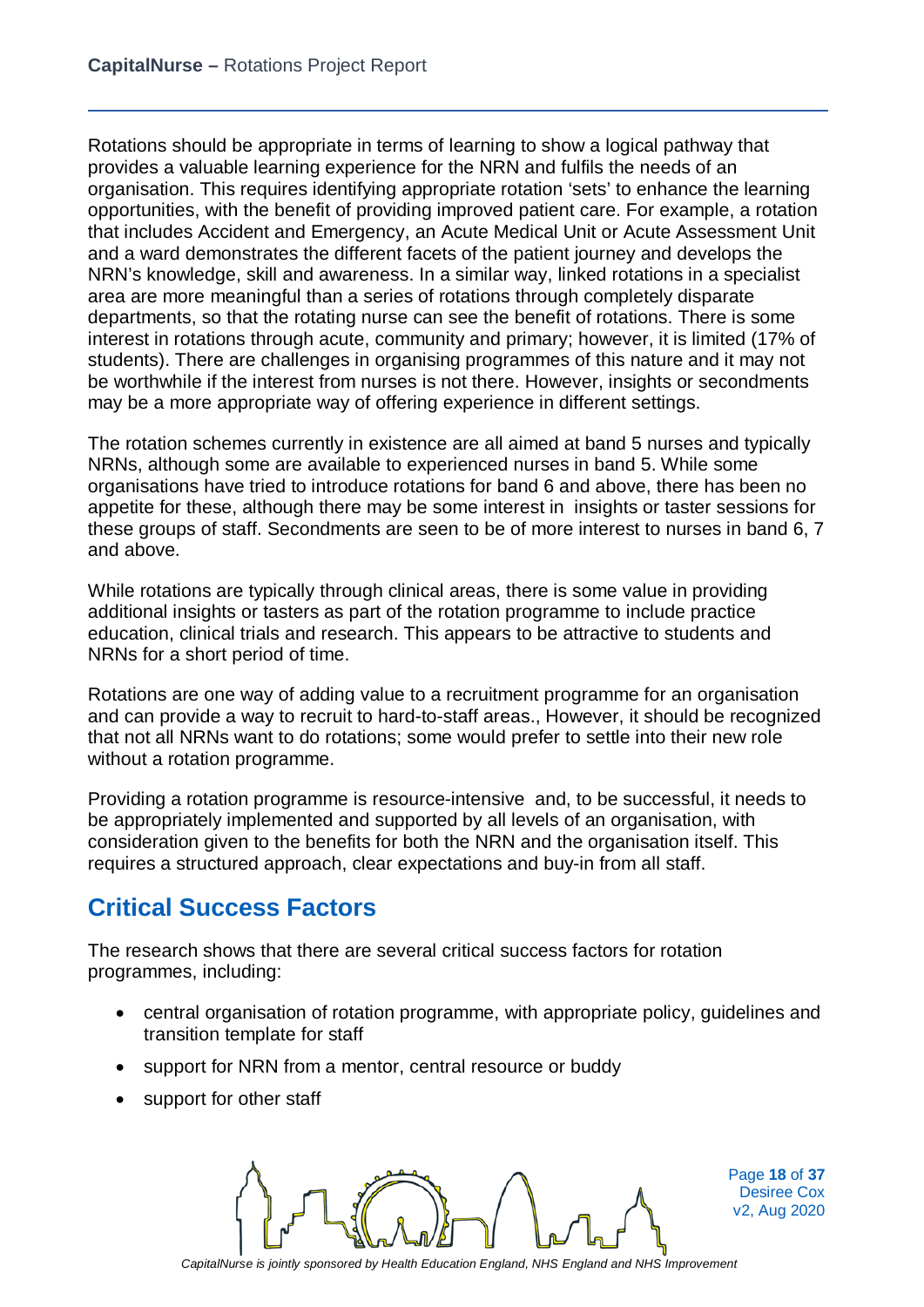- buy-in from all staff
- joint study days or forums for all NRNs to promote reflective learning and avoid feelings of isolation
- a commitment to deliver what has been promised
- clear expectations of all involved at the outset
- monitoring of programme and rotating nurses.



Page **19** of **37** Desiree Cox v2, Aug 2020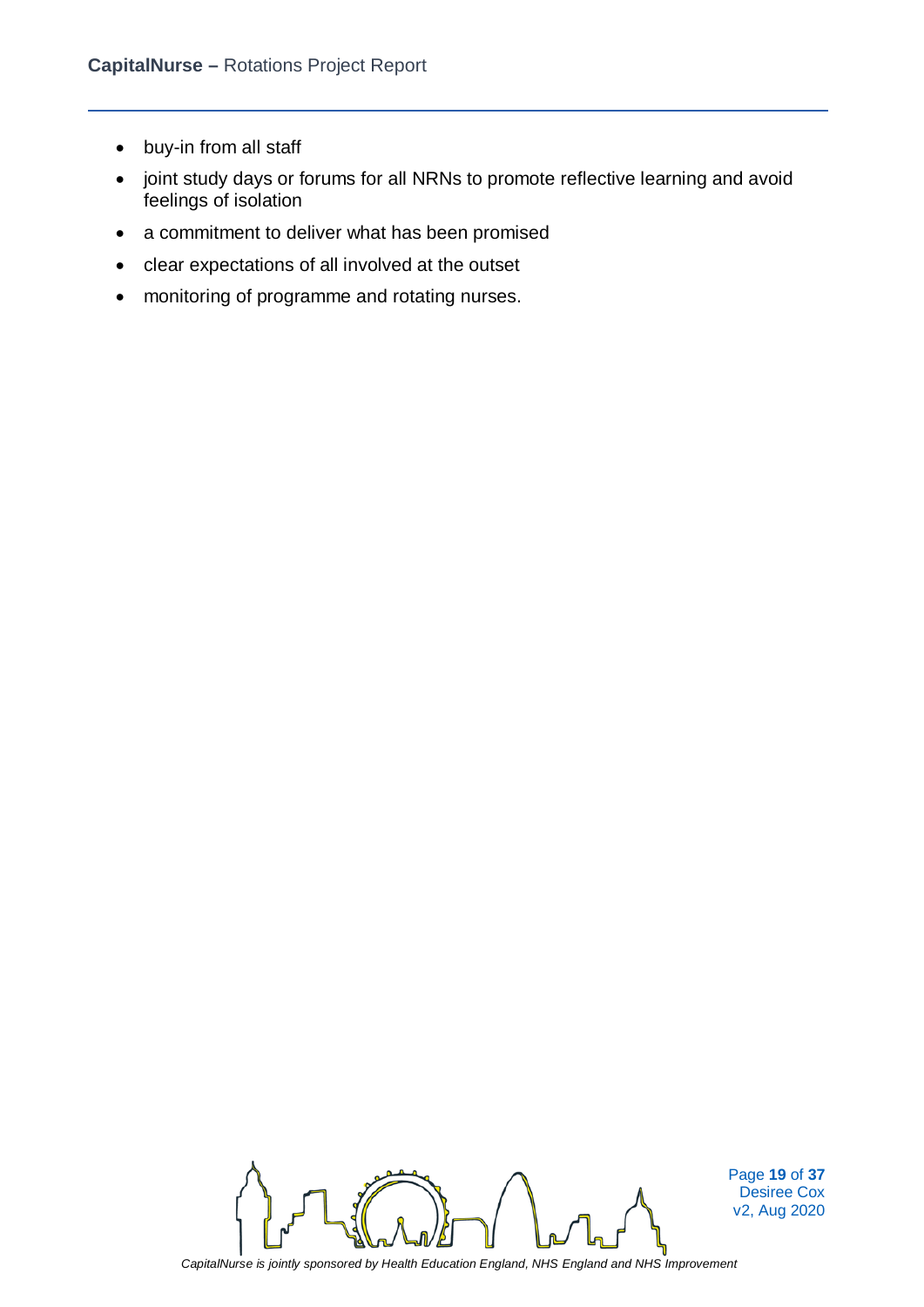### **Recommendations**

Firstly, it is recommended that rotation programmes should be available for newly registered nurses and existing band 5s. However, rotations should not form the only part of a recruitment offering, with permanent positions still available for those who do not wish to do rotations.

Secondly, it is recommended that four-week insights into areas including practice education, research and clinical trials are available to all staff (bands 5-7) where feasible to provide an opportunity for staff to experience non-clinical areas. This may pique an interest in staff who may be feeling demotivated or looking for a change without really understanding what is available.

A set of best practice guidelines follows, which provides a basic rotation model for all organisations as a guide:

#### **Rotation Target Audience**

Where a rotation scheme is in place, it should be open to newly registered nurses and existing band 5 staff with some experience who may want to develop in different areas.

#### **Rotation Programme Length**

A rotation scheme of between 12 and 24 months is recommended. This should include two or three rotations and may be supplement by one or two insights. A shorter period of time does not provide enough time for experiencing different areas. A longer period of time can leave staff feeling they are constantly moving on and unable to settle. The optimum rotation programme length is seen to be 18 months. Where feasible, a rotation programme should aim to accommodate one insight into a non-clinical area for four weeks.

#### **Duration of Rotations**

It is recommended that the first rotation is a minimum length of six months and a maximum of eight months as there is more learning at the outset. Where NRNs are joining a specialist area, the initial rotation should be eight months to allow the NRN time to learn and consolidate skills before moving onto another department. Each subsequent rotation should be of six months' duration.



Page **20** of **37** Desiree Cox v2, Aug 2020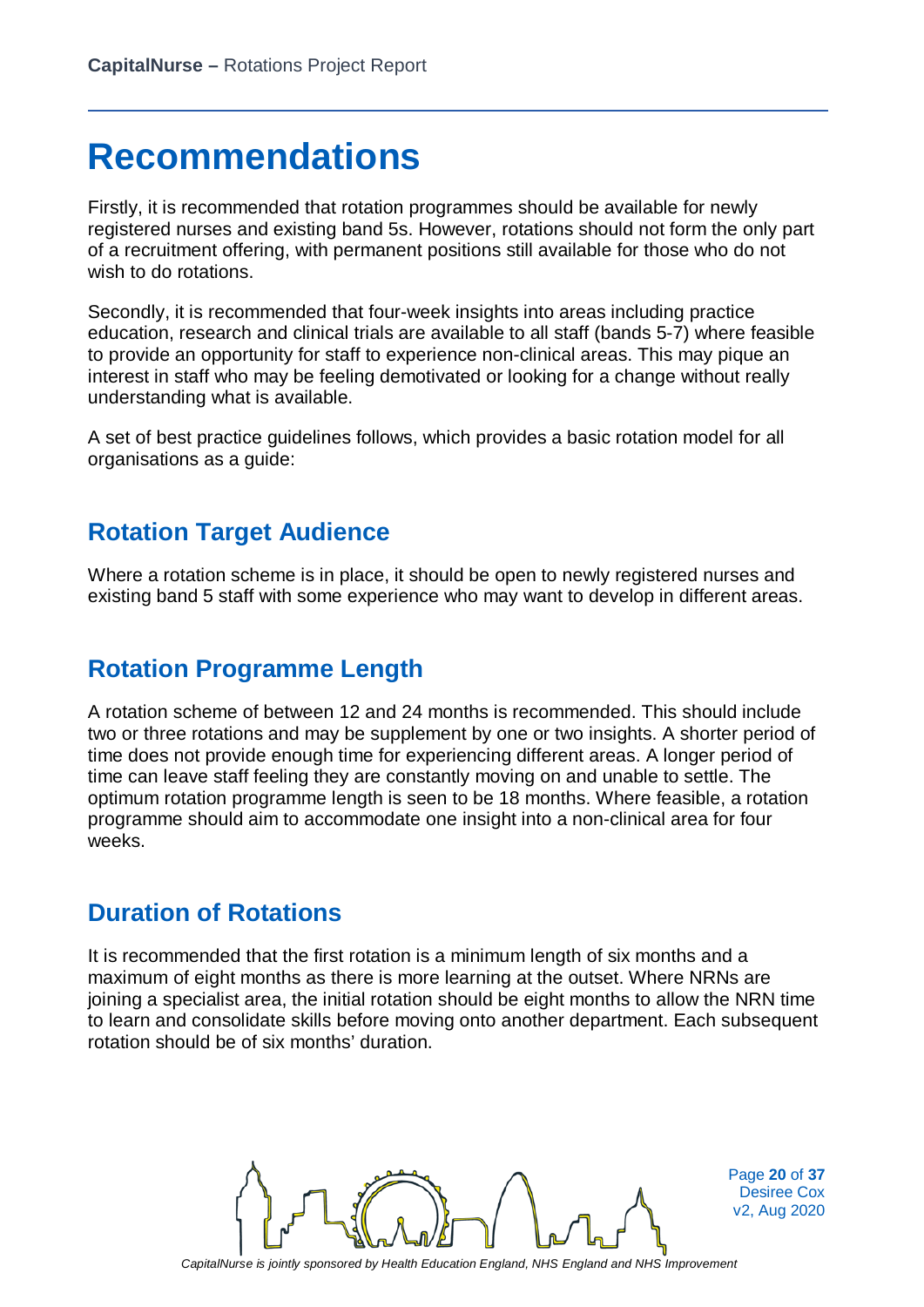#### **Supernumerary Period**

A supernumerary period of two weeks is recommended for the first rotation (in line with the CapitalNurse Preceptorship Framework, 2017). This will depend on the organisation and the area, so may be longer in some specialist areas. A supernumerary period of three shifts is recommended for the second rotation (unless the area is very similar, for example two different wards with similar acuity). For the third (and subsequent, where used) rotation, one or two supernumerary shifts is recommended. However, these are a guide and it is recognised that different individuals have different needs as do different organisations.

### **Rotation Facilitation**

A rotation programme should be managed centrally (although rotating staff should be managed locally). It is recommended that organisations have a rotation facilitator (part of practice educator) role to provide a central point of contact for both existing staff and rotating nurses. The responsibilities of a rotation facilitator may include:

- organisation of rotations
- liaison with ward staff and NRNs re. start dates, responsibilities and expectations
- managing rotation transitions between departments to ensure there is an appropriate handover between departments
- maintaining/monitoring training for NRNs to avoid duplicated training and ensure all required clinical, mandatory and statutory training is done
- organisation of study days / forums for NRNs
- monitoring of rotations
- being an independent source of support for NRNs
- providing support for other staff and managers
- evaluation of rotation programme.

#### **Rotation Process**

A rotation process should be put in place to ensure smooth transitions between departments, with appropriate levels of handover to help both the NRN and the receiving department. This should include information on training completed, skills consolidated, any outstanding areas of concern, any achievements, sickness record and any special needs.



Page **21** of **37** Desiree Cox v2, Aug 2020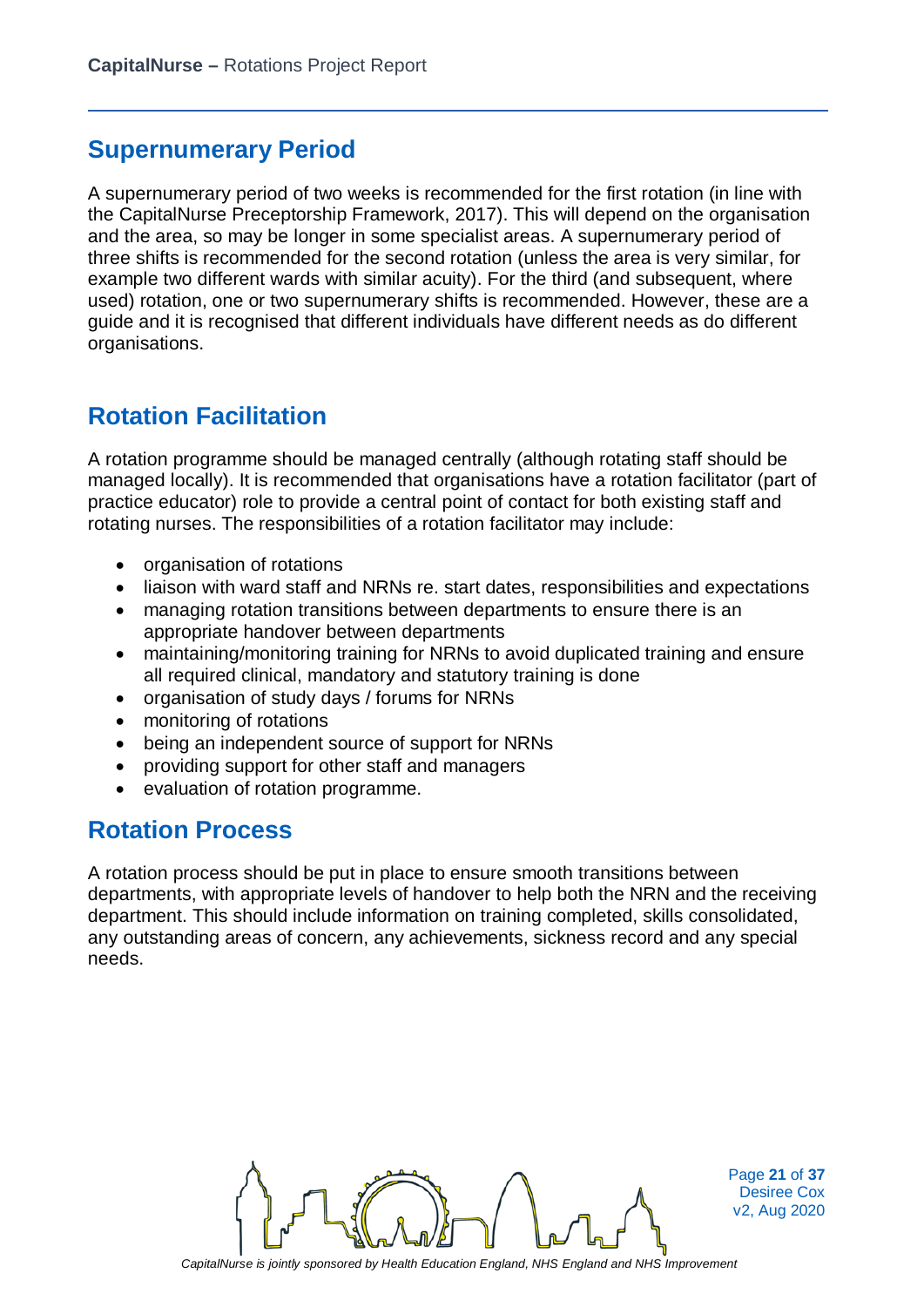### **Rotation Passport**

A rotation passport helps to provide a record for the NRN to document each rotation and can promote a sense of pride for the NRN while providing a useful source of information for managers. This should include:

- expectations from the organisation / department
- expectations of the NRN
- SMART objectives at the outset of each rotation
- record of training completed during rotation
- mid-rotation review of objectives and progress
- end-rotation review of objectives and progress
- reflective accounts for each rotation (NRN)

Ideally this would be recorded through the CapitalNurse Career Framework tool. A sample draft document for one rotation is included in Appendix Four.

#### **Expectations**

Where a rotation programme forms part of the recruitment package, candidates should be advised of the programme at the outset with clear expectations set of the requirement to move on at the end of each rotation period. This should be included in their offer of employment to avoid any confusion. Staff in rotating areas should also be advised of the expectation that they should avoid 'poaching' staff, as this can disrupt the rotation programme.

A shorter version of the suggested best practice guidelines for rotations have been included in a Rotation Model, which is available at Appendix Five. (This is similar to the CapitalNurse Preceptorship Model.) .



Page **22** of **37** Desiree Cox v2, Aug 2020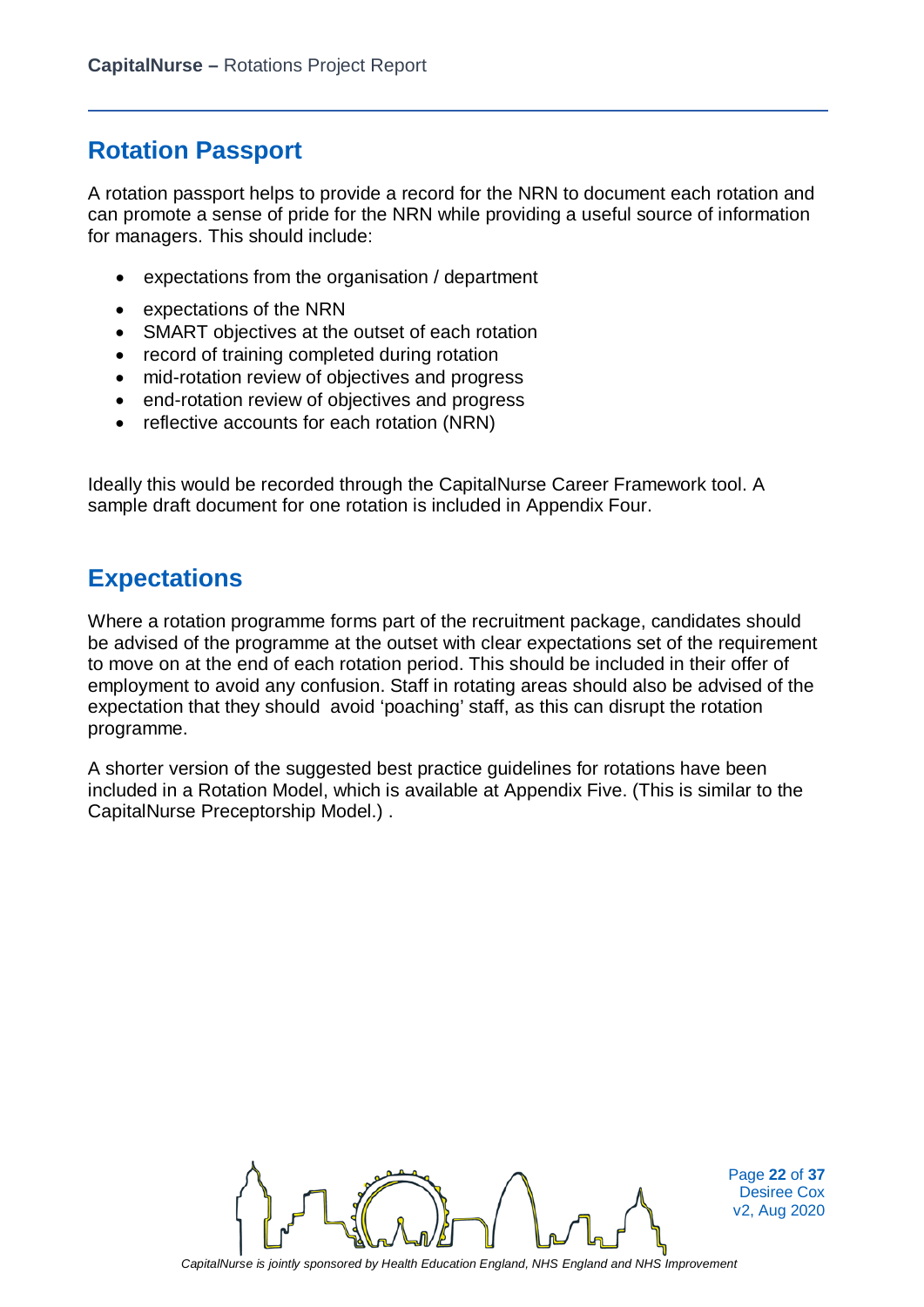# **Appendix One – Survey to Organisations**

- 1. Does your organisation offer:
	- a. Rotations of 3 months
	- b. Rotations of 6 months
	- c. Longer rotations
	- d. Secondments
	- e. Insights or tasters (please specify length)
- 2. Do you offer rotations as part of a development programme and, if so, how many rotations do you offer to each nurse?
	- a. None
	- b. One
	- c. Two
	- d. Three
	- e. Four or more
- 3. Who do you offer rotations to?
	- a. NRNs in first 12-24 months
	- b. All band 5
	- c. All band 6
	- d. All band 7
- 4. Are nurses given any supernumerary time at beginning of rotation
	- a. Yes please specify how long
	- b. No
- 5. Do you offer rotations into areas other than nursing, ie R&D?
	- a. Yes if so, which areas
	- b. No
- 6. What support do you give nurses on rotation?
	- a. Support from preceptor or mentor
	- b. Support from practice educator or practice facilitate
	- c. Support from manager in rotation area
	- d. No support given
- 7. Do you monitor completion and/or succession rates during rotations?
	- a. Yes if so, how do you monitor?
	- b. Not currently but planning to
	- c. No
- 8. What do you consider are the benefits of rotations for the organisation and for the nurse
- 9. What are the difficulties or challenges of rotations for the organisation and for the nurse?
- 10.Please give your name, role and organisation



Page **23** of **37** Desiree Cox v2, Aug 2020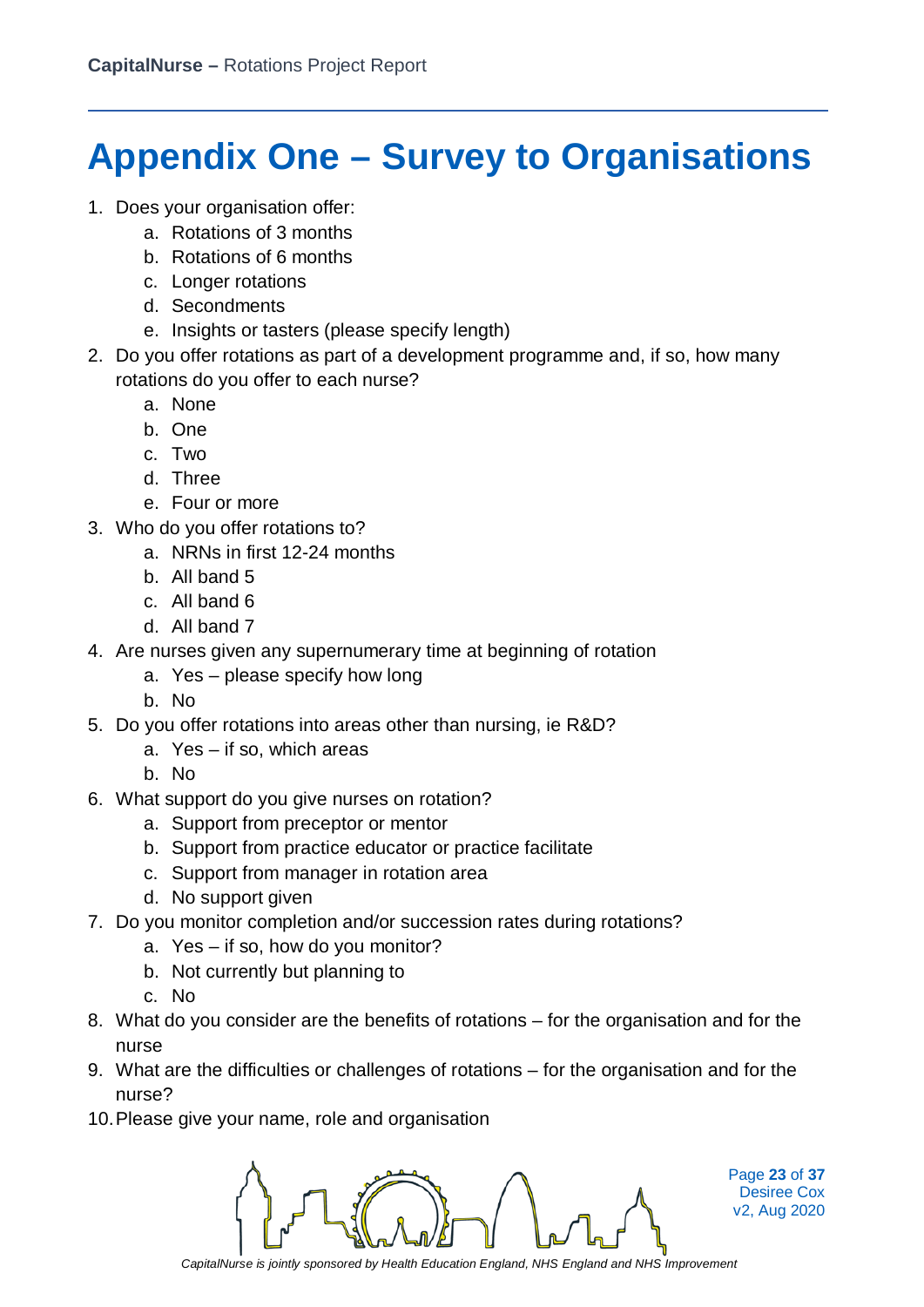# **Appendix Two – Survey to Students**

- 1. Would you want to do rotations in your first two years post-qualifying?
	- a. Yes
	- b. No
	- c. Not sure
	- 2. How long would you want your rotation to be?
		- a. Short insight  $-2-4$  weeks
		- b. Rotations of 3 months
		- c. Rotations of 6 months
		- d. Longer rotations
	- 3. Would you expect to be offered rotations as part of your offer package?
		- a. Yes
		- b. No
		- c. Not sure
	- 4. Would you want to rotate through different settings for example primary care to acute or community, acute to community or primary care etc.
		- a. Yes if so, please specify which settings
		- b. No
		- c. Not sure
	- 5. Would you want to do a rotation in a non-clinical area, for example research & development, practice development or education?
		- a. Yes if so, please specify which areas
		- b. No
		- c. Not sure
	- 6. Would you expect to be supernumerary time at beginning of rotation?
		- a. Yes please specify how long
		- b. No
	- 7. What support would you expect on rotation and who from?
		- a. Support from preceptor or mentor
		- b. Support from practice educator or practice facilitate
		- c. Support from manager in rotation area
		- d. No support given
	- 8. What are the reasons you would not complete a rotation?
	- 9. What do you consider are the benefits of rotations for the organisation and for the nurse
	- 10.What are the difficulties or challenges of rotations for the organisation and for the nurse?



Page **24** of **37** Desiree Cox v2, Aug 2020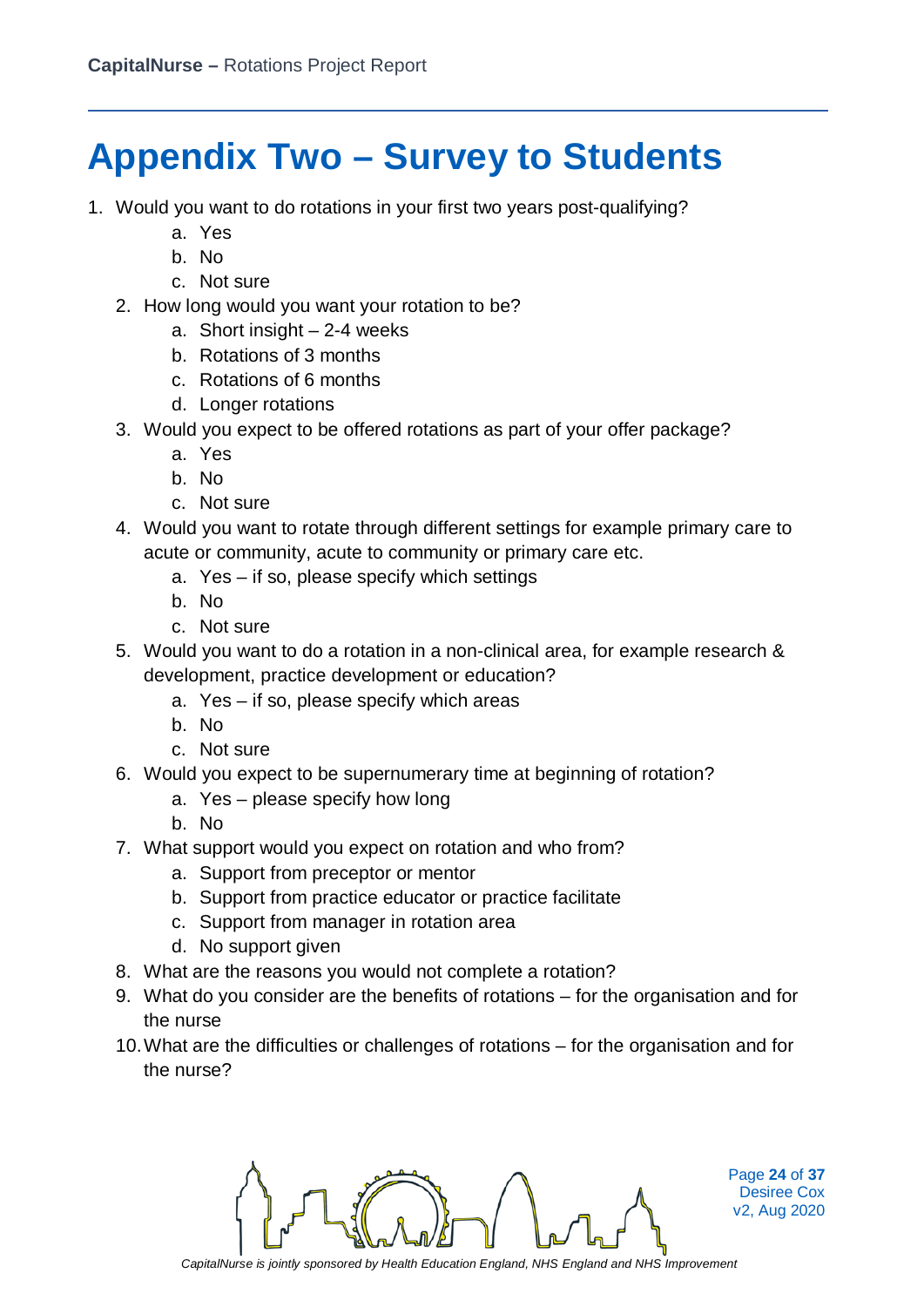### **Appendix Three – Case Studies**

The following three case studies show the journey of three different nurses and the impact of rotations on them and their nursing career.

#### **Owain McAteer, Charge Nurse, University College London Hospitals NHS Foundation Trust (UCLH)**

Owain started his career at St George's St George's University Hospitals NHS Foundation Trust in October 2013 and was initially offered a permanent job in A&E. When an opportunity came up after six months, Owain took it and moved to the Acute Medical Unit (AMU) for 7-8 months before returning to A&E for 18 months. Owain decided to move back to the AMU as he had enjoyed it so much; he stayed for two years. Although Owain had enjoyed his initial period in A&E as newly qualified nurse and found he was well supported, he didn't find it so helpful in consolidating theory, so the AMU rotation provided greater depth and knowledge.

Owain then moved to University College London Hospitals NHS Foundation Trust (UCLH) and elderly care for 12 months as a charge nurse as he wanted to move into a growing speciality, with scope to develop his career and innovation, particularly in community.

Owain believe the optimum length for a rotation is about eight months as it can take a while to get used to an area. While acknowledging the challenges for an organisation, Owain believes that rotations are beneficial to the individuals, as they give more idea of what is available and provide an opportunity to build a network of friends and colleagues in different areas that you can call on for advice and support.

In his current role, Owain is now looking to set up a rotation scheme through elderly care to provide newly registered nurses with the opportunity to experience the different aspects of elderly care through an acute setting and a community role. This will in turn provide better patient care and highly competent staff.

Owain's advice to a newly registered nurse is to start initially on a medical ward to gain a range of experience of general conditions before doing other rotations.



Page **25** of **37** Desiree Cox v2, Aug 2020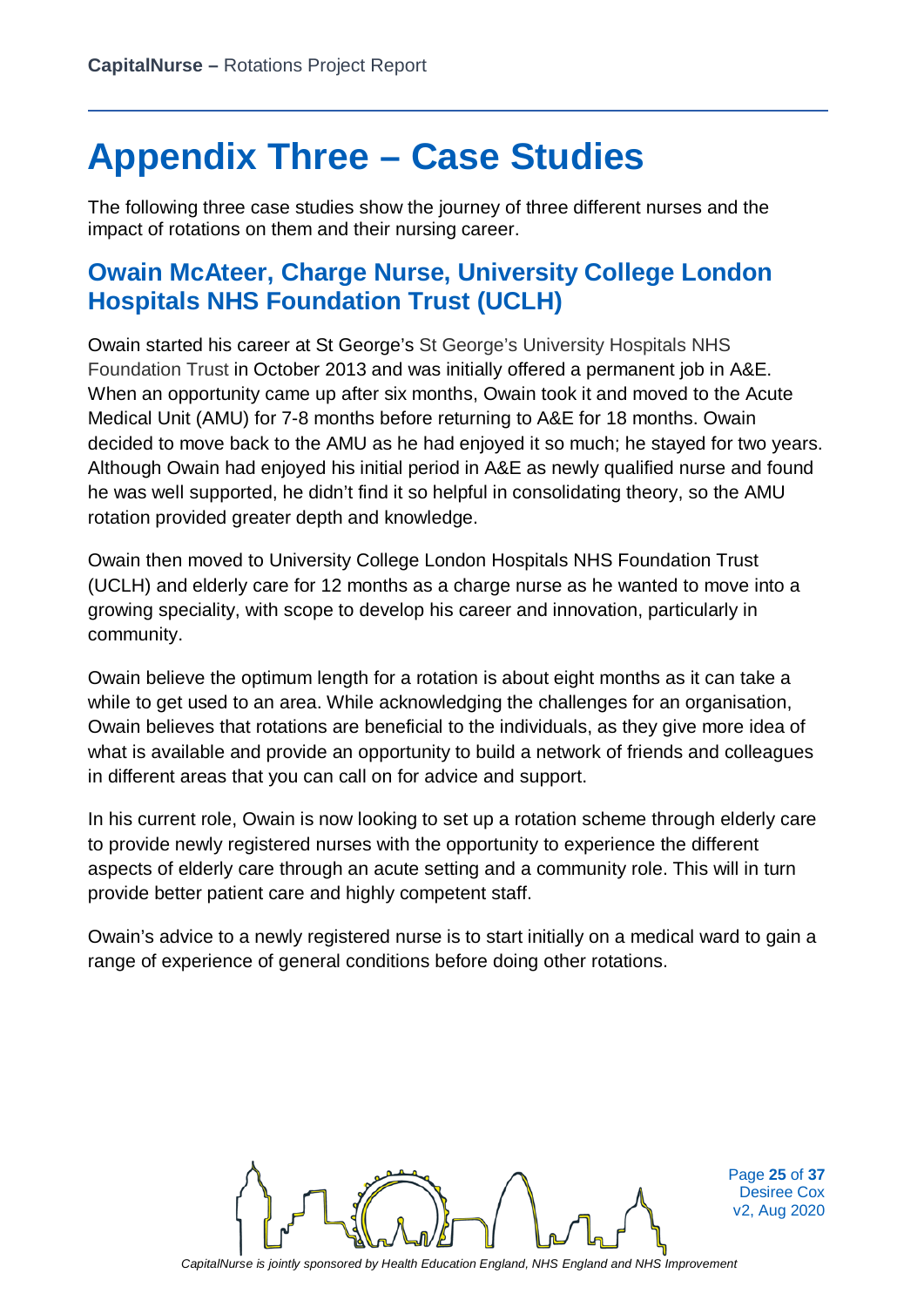### **Viorica Iereme, Staff Nurse, Royal National Orthopaedic Hospital NHS Trust (RNOH)**

Viorica started her career with Royal National Orthopaedic Hospital NHS Trust (RNOH) six years ago as a healthcare assistant while completing her Diploma in Health and Social Care. She then took a secondment with RNOH which enabled her to complete her nursing degree at Middlesex University. Her last placement during her training was with the short stay unit, where she spoke to her matron and found out about rotations.

After finishing her degree, Viorica returned to RNOH as a staff nurse and began her first placement in short stay which was for six months. Her second rotation took her to the spinal surgery unit for six months before a series of shorter rotations in recovery and high dependency unit (HDU). This was followed by one month in research, during which she combined shifts with the research team with working on a ward.

Viorica found her background as a healthcare assistant helped and the six-month rotation was about the right amount of time, as she felt ready to move on. She admits that it does cause anxiety moving on after a rotation; however, she believes it is important to look at the bigger picture, appreciating the experience, skills and knowledge each rotation brings. She now feels able to transfer her skills from one place to another and the rotations have given her confidence to face most situations and handle different patients with different conditions. She feels confident in making decisions and putting patients first.

The rotation opportunities have meant that Viorica has met a lot of people, built a good network of contacts and expanded her knowledge of other areas and different equipment. On the downside, she acknowledges it is difficult to plan ahead and you do need to be committed, flexible and willing to keep learning.

Viorica's advice to a newly registered nurse is to take rotations if your personal goal is to learn new skills, knowledge, have new experiences and develop confidence. It helps to find out whereabouts you want to work and although rotations aren't for everyone, they are amazing!



Page **26** of **37** Desiree Cox v2, Aug 2020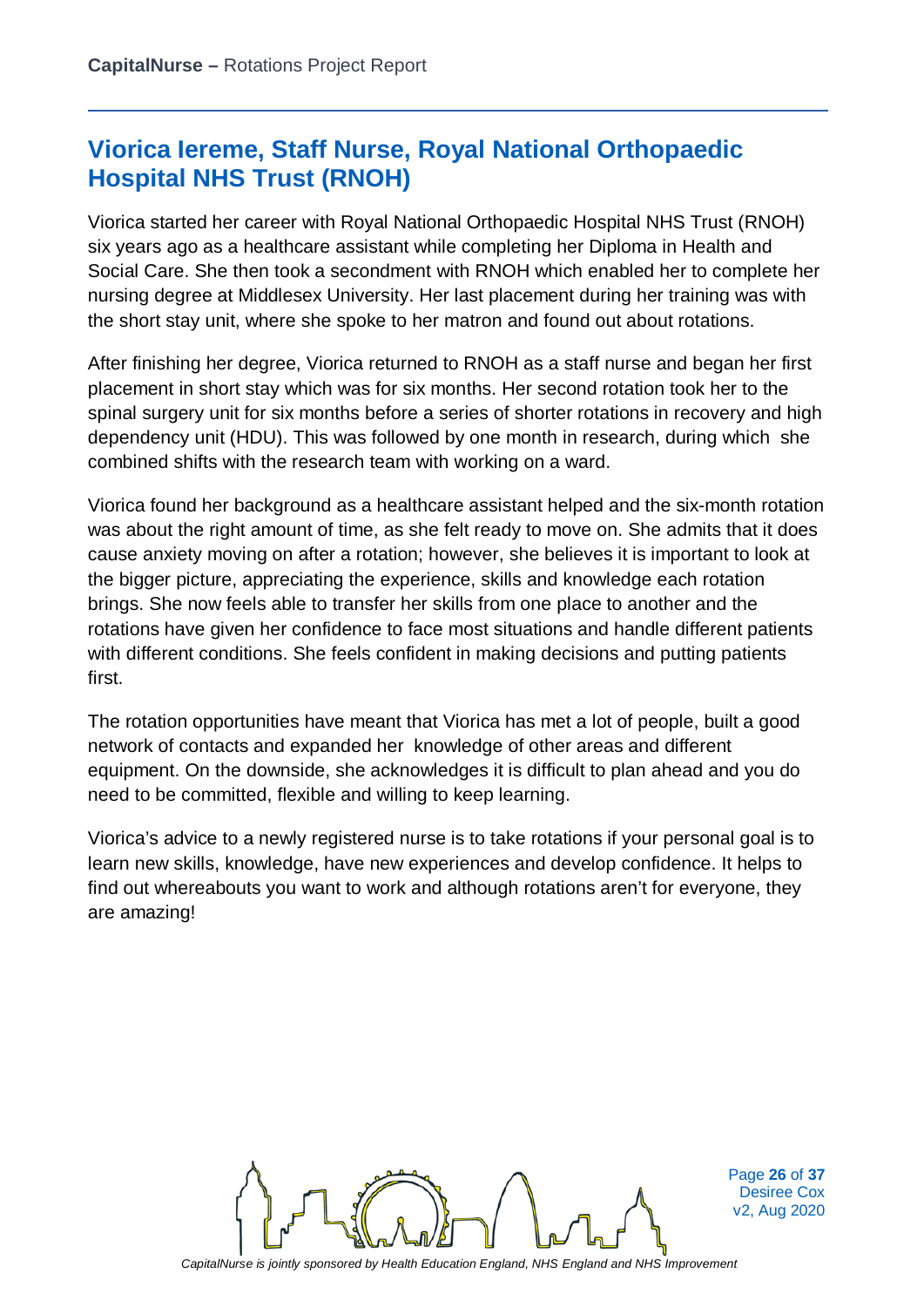### **Vanessa Everett, Matron, Evelina London Children's Healthcare**

When she was 18 years old, Vanessa moved to the UK from Spain to study nursing at Kings College London . After finishing her nursing diploma, she joined Guy's and St Thomas' NHS Foundation Trust in paediatrics (now Evelina London Children's Healthcare), where she started a series of rotations, each for six months.

Vanessa completed rotations in paediatric general medicine, oncology and then neurology. Despite having no prior interest in neurology, she found she really enjoyed it and stayed in the specialism for 12 years, achieving her band 6 after two and a half years.

Vanessa did a secondment and completed her degree while working full time as a band 6. After a few years she got itchy feet and moved on to work as clinical nurse specialist in Neurofibromatosis (NF), still in paediatrics. After a few years, Vanessa decided she wanted further development and moved back to Evelina, where she has worked as a matron for 16 months.

Vanessa has enjoyed every single role and would definitely recommend rotations to others, as she feels it opens up new experiences and helps newly registered nurses to have different perspectives and an understanding of different services. The responsibilities of a staff nurse are different to those of a student and, quite often the area students think they want to go into turns out not be what they thought it would be. Vanessa had wanted to be a cardiac nurse but did not enjoy it at all, while some of her nursing colleagues have found the same.

Vanessa thinks it takes three to six months to learn the job, gain a better understanding and to consolidate experience and knowledge, so it is advisable not to make decisions about an area immediately.

Vanessa's advice to a newly registered nurse is to take rotations and see them as an opportunity to develop. The more experience you have, the more opportunities you have for development and the greater your value to an organisation as a skilled, flexible, competent nurse.



Page **27** of **37** Desiree Cox v2, Aug 2020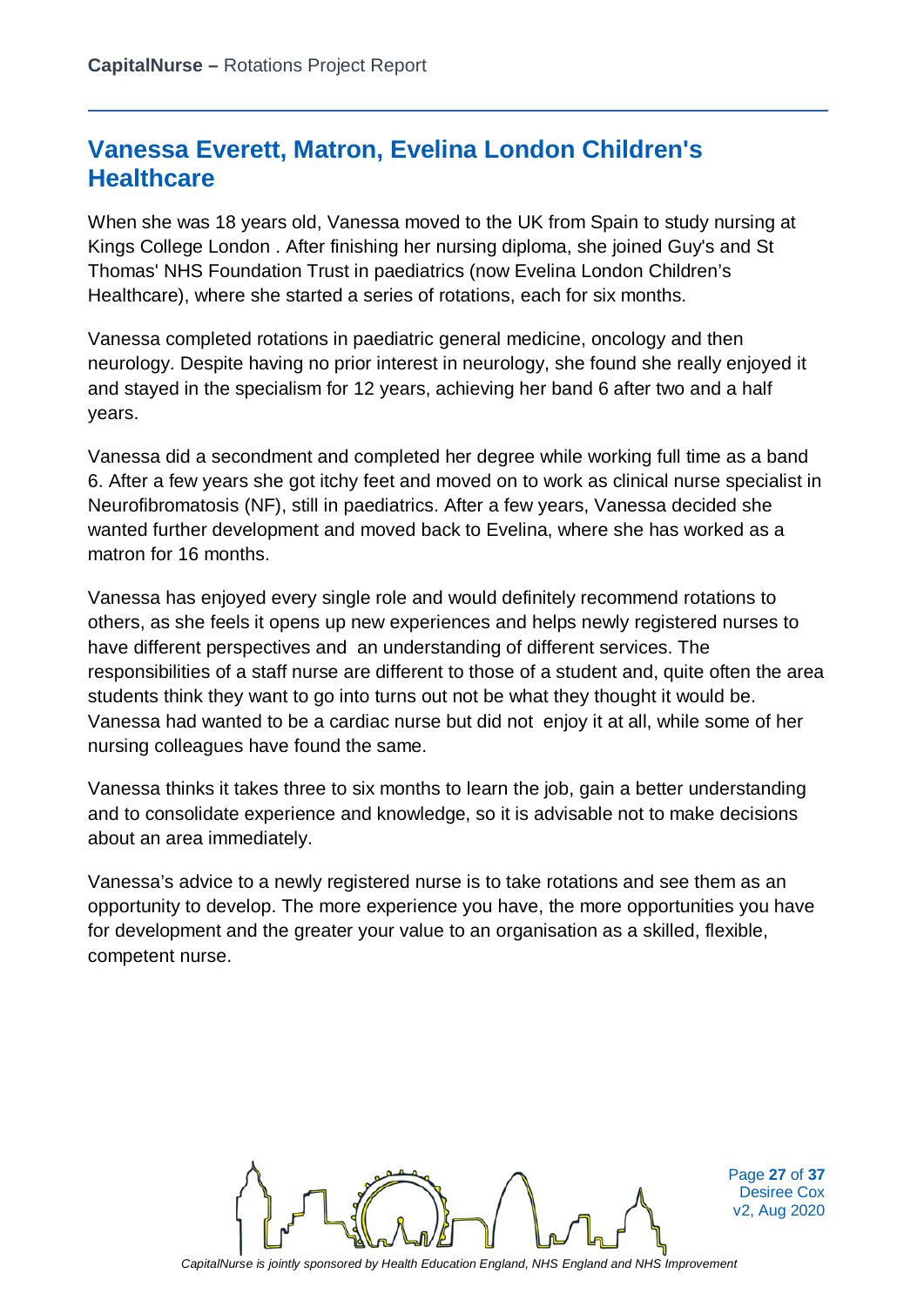### **Lauren Sharpin, Senior Staff Nurse, Royal Brompton & Harefield NHS Foundation Trust**

Lauren trained at Bournemouth University and, on graduation in 2016, she joined The Royal Brompton Hospital in Harefield. She had initially wanted to go into a cardiology department but was offered a rotation programme and decided to take it as a way of gaining experience.

Her first rotation was the transplant unit, where she enjoyed her first six months. She then moved to cardiology and, subsequently, intensive care for six months each. At the end of her programme, she took her permanent role in the transplant unit, as she had so enjoyed her first rotation there, although it was not an area she had previously considered.

Lauren believes the optimum length for rotations is around six months, although it may be beneficial to have longer in specialist areas, particularly at the beginning when there is so much to learn. For example, Lauren found she was unable to be fully effective until she had completed some of her training, especially intravenous (IV), and was unable to immerse herself fully. She acknowledged that it is difficult to move on from a rotation sometimes, particularly when you absolutely love an area (she loved transplant). However, Lauren chose the rotation scheme as she knew it would give her a broader experience.

Lauren believes that rotations provide clinical skills, the opportunity to work in and understand different areas, which has given her so much more confidence in herself. She also believes it opens up your eyes to more opportunities and areas you may never have considered working in. For organisations, rotations help to develop a skilled and experienced workforce and brings positivity and fresh approaches to a department.

Lauren's advice to a newly registered nurse is to take the opportunity to do rotations, as it is one of the best things you can do to grow in confidence and gain the experience which you may not do otherwise.



Page **28** of **37** Desiree Cox v2, Aug 2020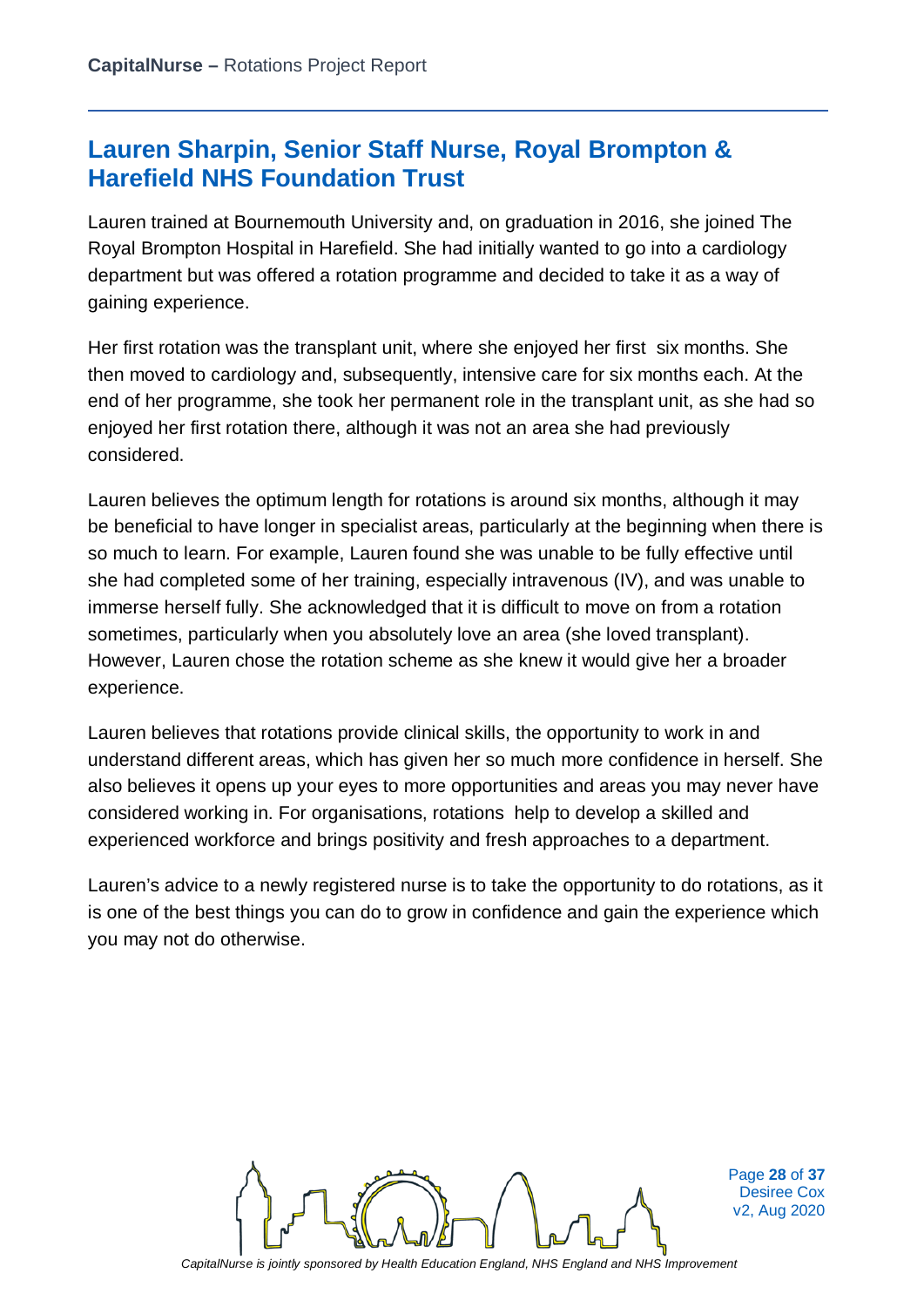### **Appendix Four – Rotations Best Practice Model v3**

The following Rotations Best Practice Model is based on the best practice guidelines detailed above.

| What is a rotation?                          | Each rotation is a period of time, typically 6<br>months, and represents one part of a learning<br>pathway towards becoming a multi-skilled<br>professional. A rotation programme is a series<br>of two, three or four spells spent in different<br>areas.         |  |
|----------------------------------------------|--------------------------------------------------------------------------------------------------------------------------------------------------------------------------------------------------------------------------------------------------------------------|--|
| Who are rotations intended for?              | All registered nurses                                                                                                                                                                                                                                              |  |
| <b>Duration of rotations</b>                 | It is recommended that the first rotation for the<br>nurse is:<br>$6 - 8$ months<br>Subsequent rotations in clinical areas<br>6 months<br>Shorter insights in other areas (if involved)<br>including research, education, clinical trials,<br>practice development |  |
| <b>Number of rotations</b>                   | Three (or four) clinical rotations dependent on<br>organisation<br>One non-clinical rotation (if involved)                                                                                                                                                         |  |
| <b>Supernumerary period</b><br>(recommended) | 2-week period at beginning of first rotation<br>$\bullet$<br>3 shifts/1 week at beginning of second<br>$\bullet$<br>rotation<br>1-3 shifts/1 week at beginning of third (and<br>$\bullet$<br>any subsequent rotations) depending on<br>individual and organisation |  |



Page **29** of **37** Desiree Cox v2, Aug 2020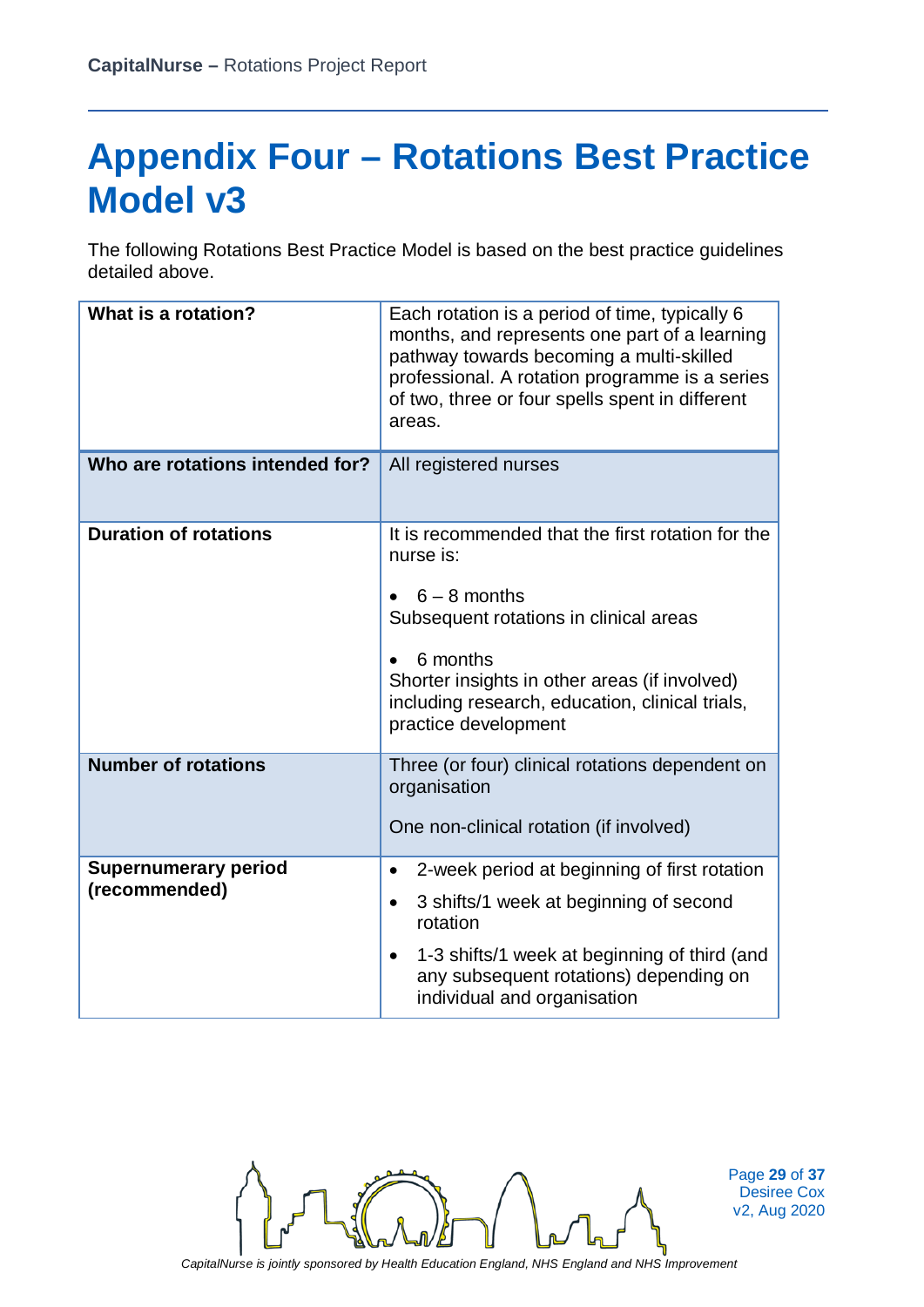| <b>Rotation facilitator (designated</b> | organisation of rotations<br>$\bullet$                                                                                                                                                                                                                                                                                        |  |
|-----------------------------------------|-------------------------------------------------------------------------------------------------------------------------------------------------------------------------------------------------------------------------------------------------------------------------------------------------------------------------------|--|
| responsibility)                         | liaison with ward staff and NRNs re. start<br>$\bullet$<br>dates, responsibilities and expectations                                                                                                                                                                                                                           |  |
|                                         | managing rotation transitions between<br>$\bullet$<br>departments to ensure there is an<br>appropriate handover between<br>departments                                                                                                                                                                                        |  |
|                                         | maintaining/monitoring training for NRNs<br>$\bullet$<br>to avoid duplicated training and ensure all<br>required clinical, mandatory and statutory<br>training is done                                                                                                                                                        |  |
|                                         | organisation of study days / forums for<br>$\bullet$<br><b>NRNs</b>                                                                                                                                                                                                                                                           |  |
|                                         | monitoring of rotations<br>$\bullet$                                                                                                                                                                                                                                                                                          |  |
|                                         | being an independent source of support<br>$\bullet$<br>for NRNs                                                                                                                                                                                                                                                               |  |
|                                         | providing support for other staff and<br>$\bullet$<br>managers                                                                                                                                                                                                                                                                |  |
|                                         | evaluation of rotation programme.<br>$\bullet$                                                                                                                                                                                                                                                                                |  |
| <b>Metrics</b>                          | Where required, organisations may measure<br>the impact of their rotation programme.<br>Suggested metrics include:                                                                                                                                                                                                            |  |
|                                         | recruitment of nurses into rotation posts<br>$\bullet$<br>retention of nurses after each rotation,<br>$\bullet$<br>after one year and two-year periods<br>qualitative feedback from clinical staff,<br>rotating nurses and service users<br>rates for vacancies and sickness<br>$\bullet$<br>completion of rotation passport. |  |



Page **30** of **37** Desiree Cox v2, Aug 2020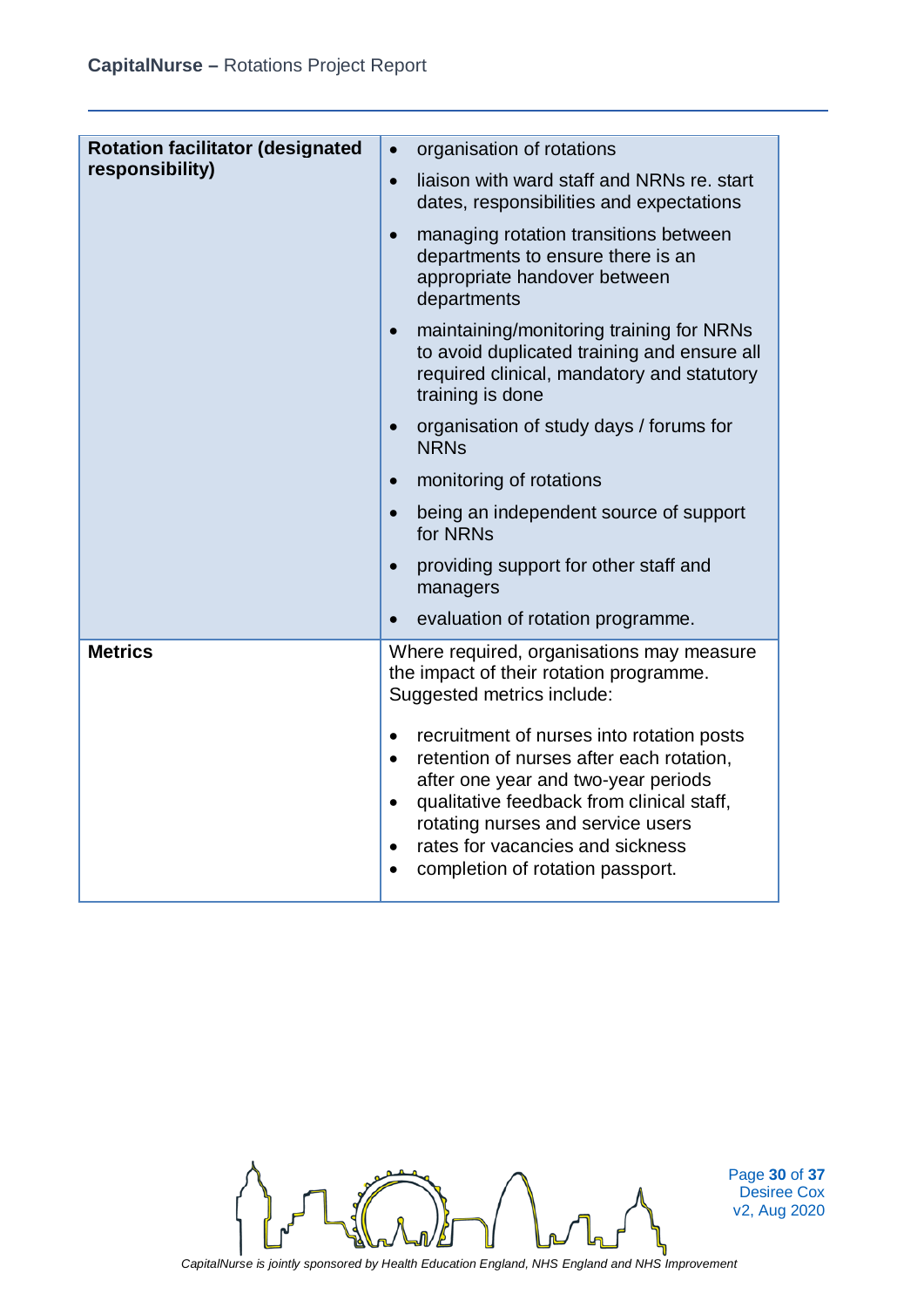### **Appendix Five – Rotation Passport**

The following are draft sample templates for one rotation for a rotation passport:

#### **START OF ROTATION:**

| Name of nurse:                 |
|--------------------------------|
| Name of manager:               |
| <b>Rotation area:</b>          |
| <b>Start date of rotation:</b> |
| <b>End date of rotation</b>    |

| <b>Nurse's expectations:</b>      |  |
|-----------------------------------|--|
|                                   |  |
|                                   |  |
|                                   |  |
|                                   |  |
|                                   |  |
|                                   |  |
| <b>Manager's expectations:</b>    |  |
|                                   |  |
|                                   |  |
|                                   |  |
|                                   |  |
|                                   |  |
|                                   |  |
| <b>Local induction checklist:</b> |  |
|                                   |  |
|                                   |  |
|                                   |  |
|                                   |  |
|                                   |  |
|                                   |  |
|                                   |  |



Page **31** of **37** Desiree Cox v2, Aug 2020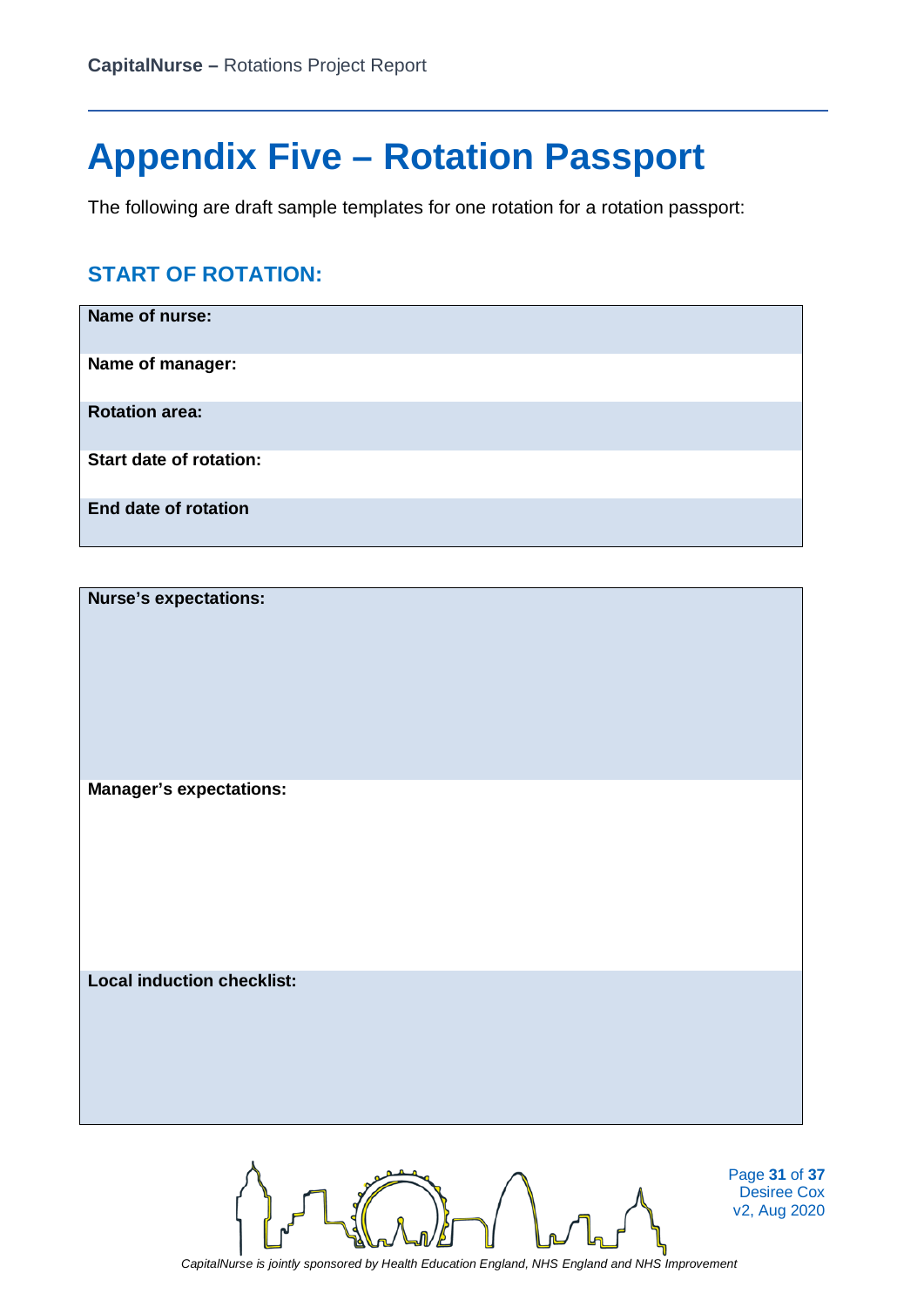|  |  |  |  | Study days/e-learning planned: |
|--|--|--|--|--------------------------------|
|--|--|--|--|--------------------------------|

#### **Development plan:**

Objectives should be SMART – Specific, Measurable, Achievable, Realistic and Timebound

**Comments/notes:**

**Nurse's signature: Manager's signature: Date:**



Page **32** of **37** Desiree Cox v2, Aug 2020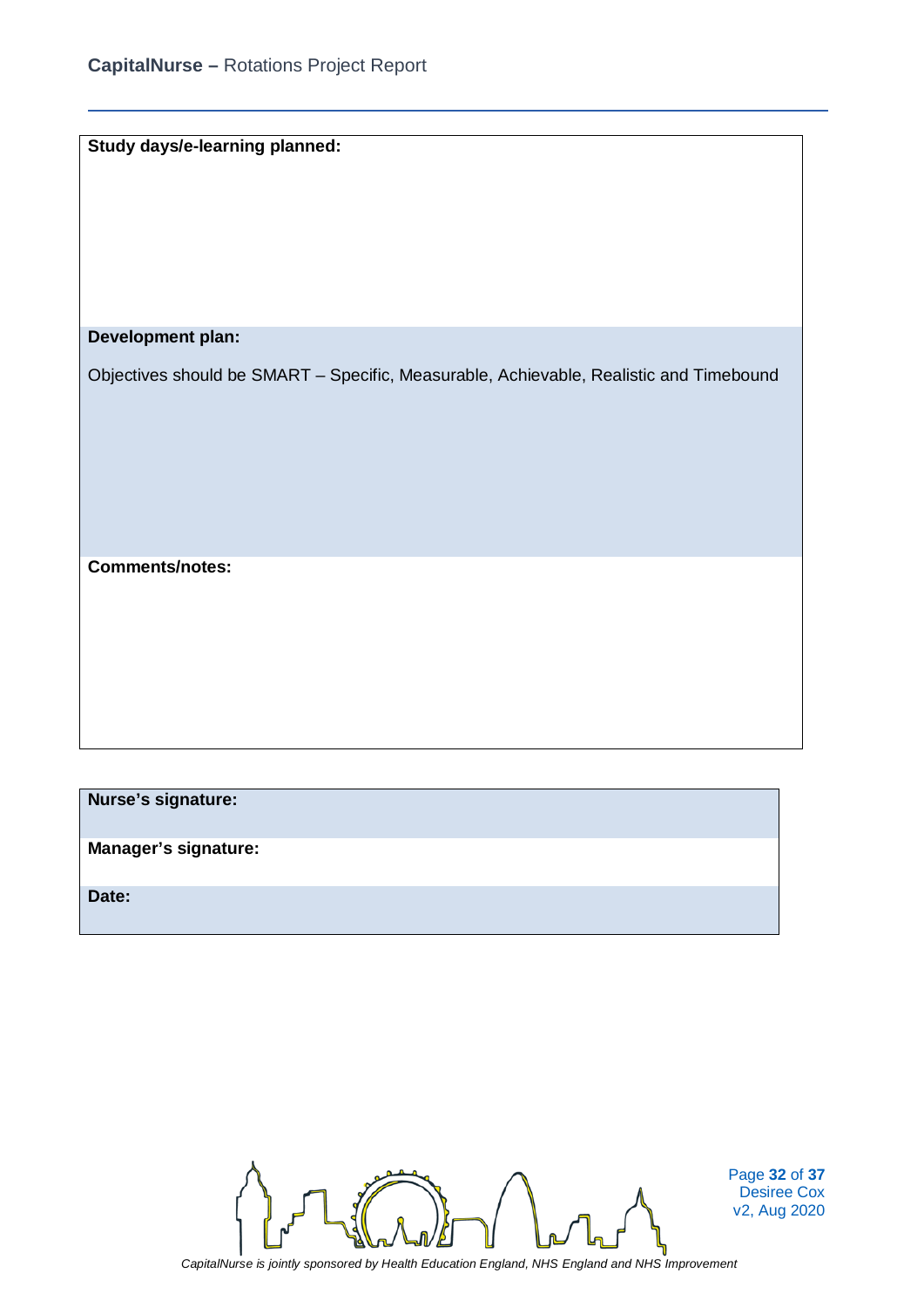#### **MID ROTATION:**

| Name of nurse:        |
|-----------------------|
| Name of manager:      |
| <b>Rotation area:</b> |
| Date of review:       |

**Progress to date (Nurse's perspective): Progress to date (Manager's perspective): Review of development objectives: Comments/notes: Nurse's signature: Manager's signature: Date:**



Page **33** of **37** Desiree Cox v2, Aug 2020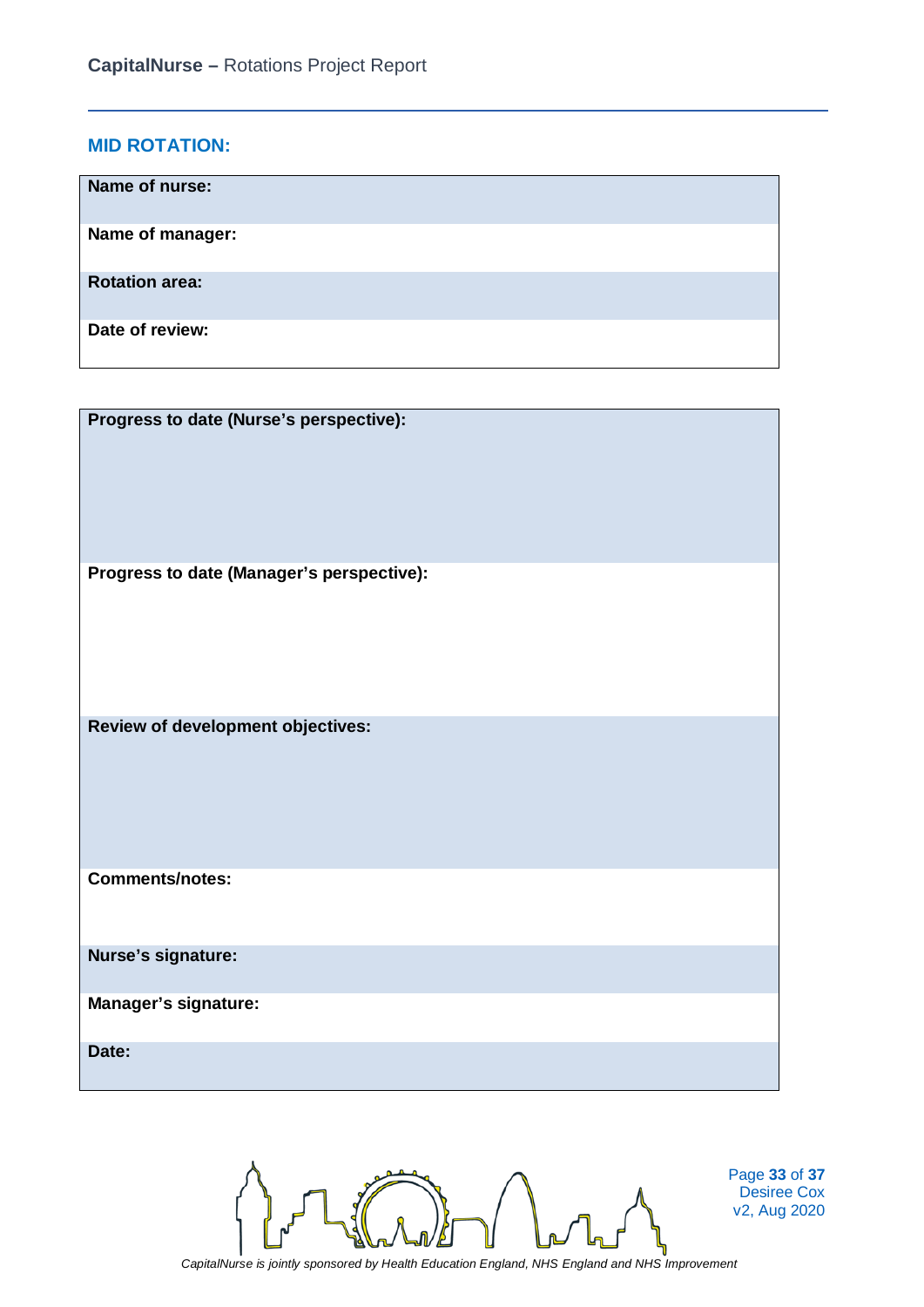#### **END OF ROTATION:**

| Name of nurse:        |
|-----------------------|
| Name of manager:      |
| <b>Rotation area:</b> |

| Achievements (Nurse's perspective):   |
|---------------------------------------|
| Achievements (Manager's perspective): |
| Further development identified:       |
| <b>Comments/notes:</b>                |
| Nurse's signature:                    |
| Manager's signature:                  |
| Date:                                 |
|                                       |



Page **34** of **37** Desiree Cox v2, Aug 2020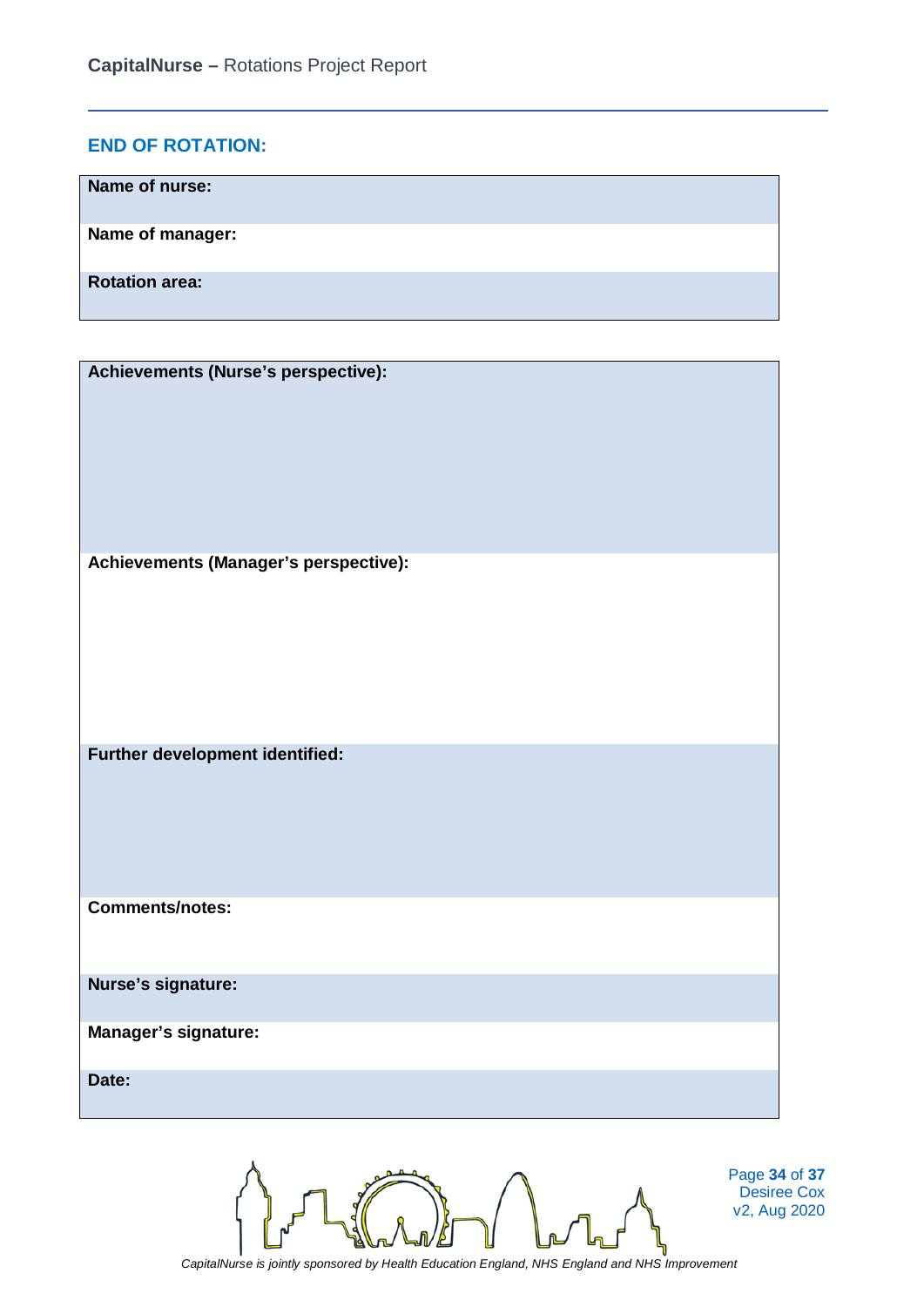#### **END OF ROTATION – NURSE'S REFLECTION**

Using the Rolfe et al model, reflect on the main learning from the rotation, how this has felt and how it will influence your future practice:



Page **35** of **37** Desiree Cox v2, Aug 2020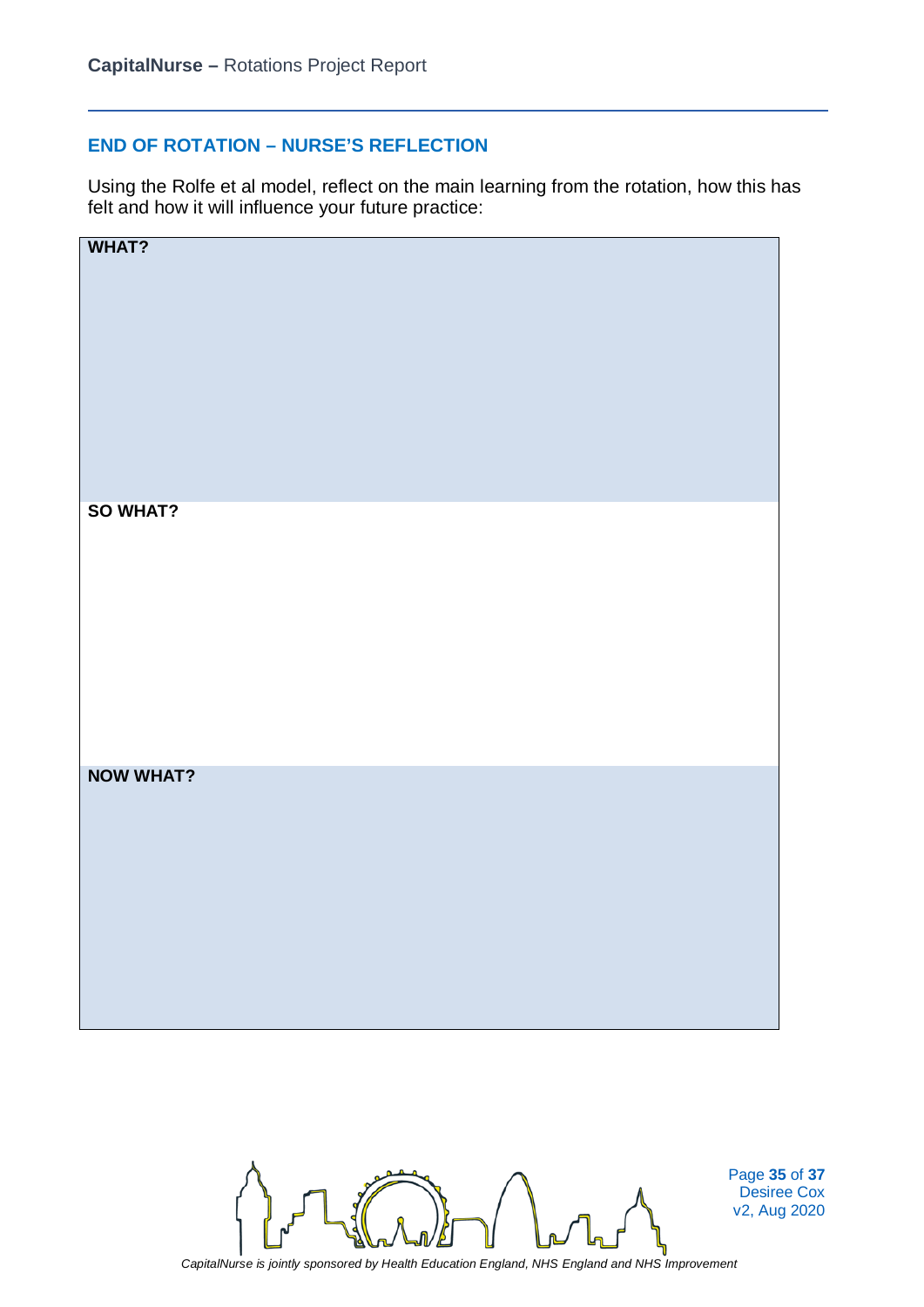### **References**

- Allott, M. (2013), Rotational Schemes Boost Skill Development and Job Retention. Nursing Times, Vol 109 (5)
- Anil A, Brian M: Using job rotation to extract employee information. The Journal of Law, Economics, and Organization. 2004, 20: 400-415. 10.1093/jleo/ewh039.
- Assessment of Millennial Nurses' Job Satisfaction and Professional Practice **Environment**
- Bellot, A. (2005), Recruiting and Training Senior Nurses Using a Rotational Model. Nursing Times, Vol 101 (12)
- Benner, P. (1982). From Novice to Expert. American Journal of Nursing, 82(3), 402-407 doi: 10.1097/NNA.0000000000000777
- [www.nhsemployers.org](http://www.nhsemployers.org/) accessed 16/8/2019
- [www.nelft.nhs.uk](http://www.nelft.nhs.uk/) accessed 27/8/2029
- [http://www.nwssp.wales.nhs.uk](http://www.nwssp.wales.nhs.uk/) accessed 16/8/2019
- https://www.csp.org.uk accessed 27/8/2019
- [www.hee.nhs.uk](http://www.hee.nhs.uk/) accessed 27/8/2019
- JONA: The Journal of Nursing Administration: [September 2019 -](https://journals.lww.com/jonajournal/toc/2019/09000) Volume 49 Issue 9 - [p 411–417](https://journals.lww.com/jonajournal/toc/2019/09000)
- O'Hara, Michele A. DNP, RN, NE-BC; Burke, Debra DNP, RN, MBA, NEA-BC; Ditomassi, Marianne DNP, RN, MBA, NEA-BC, FAAN; Palan Lopez, Ruth PhD, RN, GNP-BC, FGSA, FAAN
- Ostroff, C. and Kozlowski, S 91992) Organisational socialisation as a learning process: The role of information acquisition, Personnel Psychology, Vol.45, (4)
- Triggs, DD, King, PM: Job rotation. Professional Safety. 2000, 45: 32-34.
- Varden, G. (2006) A Rotational Programme of Newly Qualified Surgical Nurses. Nursing Times. Vol 101 (23)



Page **36** of **37** Desiree Cox v2, Aug 2020